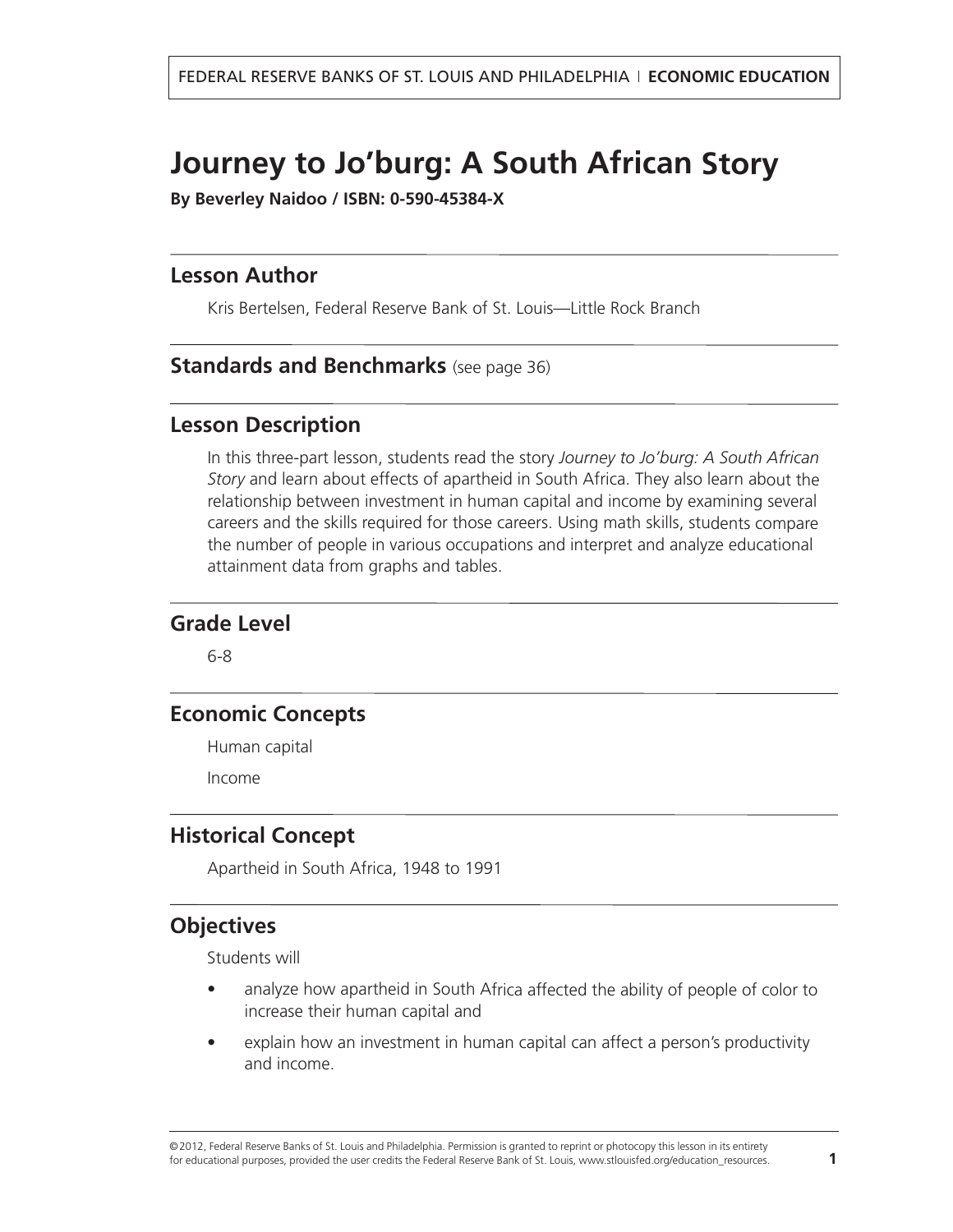# **Time Required**

120 minutes

# **Materials**

- A copy of *Journey to Jo'burg: A South African Story* by Beverley Naidoo (ISBN: 0-590-45384-X)
- A copy of Handout 1 for each student
- A copy of Handout 2 for each student, pair, or small group
- Copies of Handout 3 cut into pairs of game cards so each student has one card of a pair
- A copy of Handout 4 for each student
- A classroom set of calculators
- A copy of the Handout 4—Answer Key for the teacher
- A copy of Handout 5 for each student
- A copy of the Handout 5—Answer Key for the teacher
- Visuals 1, 2, 3, 4, 5, 6
- Several 6-sided dice
- Optional: Small prizes or pieces of candy for those who are successful in the occupation matching game.

# **Procedure**

## **Day 1**

- 1. Begin by asking the following questions:
	- What is a career you'd like to have when you grow up? (*Answers will vary.*)
	- What education do you think is required for that career? (*Answers will vary but will range from no schooling to advanced degrees.*)
	- Why are you interested in that career? (*Answers will vary.*)
- 2. Display *Visual 1: Income*. Define **income** as the payment people receive for providing resources in the marketplace. Although people can provide natural, human, and capital resources, such as machines and tools, to earn income, most people provide human resources—that is, labor.
- 3. Ask students how much income they think they would earn each year in the career they noted. (*Have a few students share. Answers will vary.*)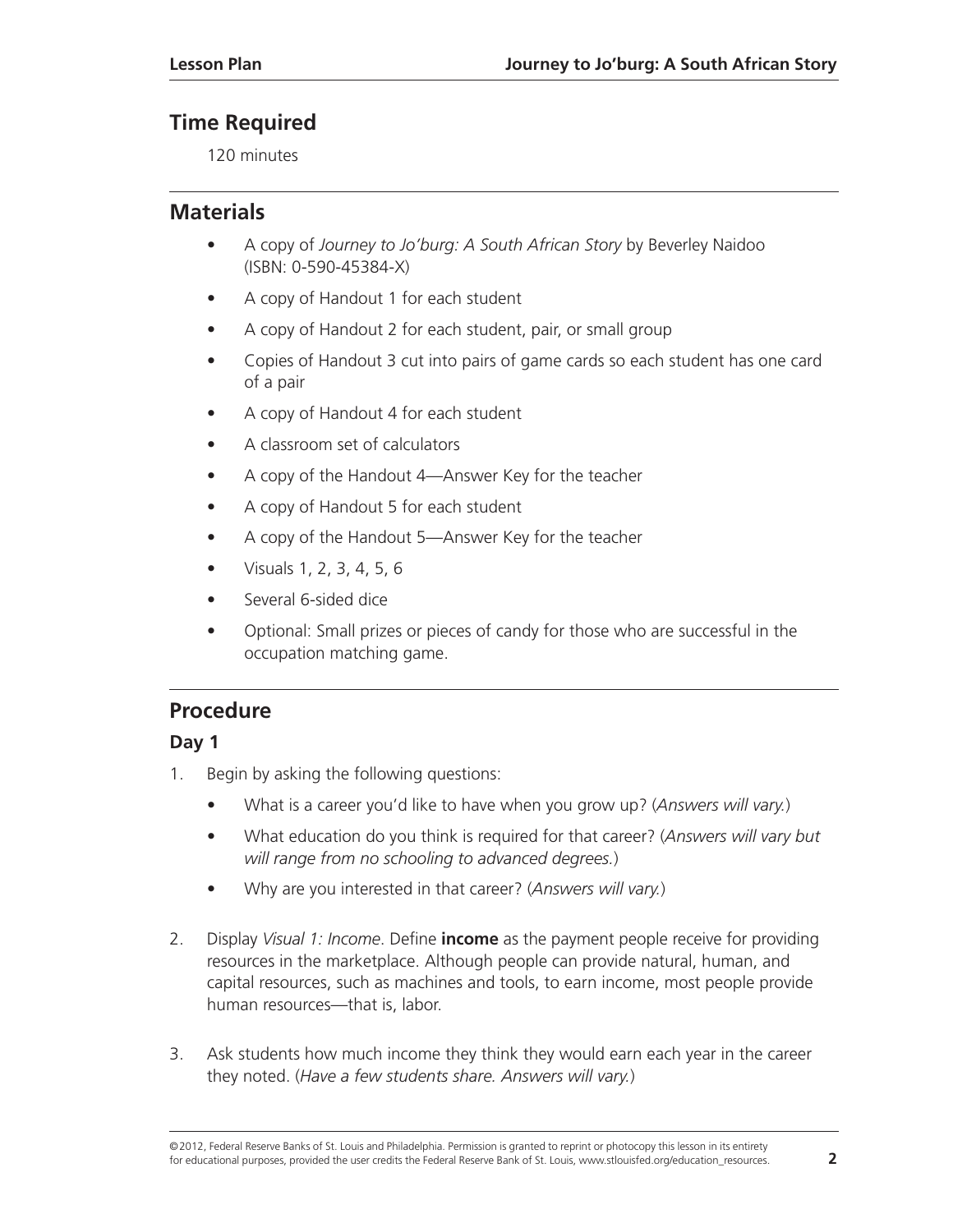- 4. Distribute to each student a copy of *Handout 1: Careers* to each student.
- 5. Have students fill in the space labeled "Career in which you are *really* interested." Give them a few minutes to fill in the space labeled "Education required," and the space labeled "Estimated wages." (If students say they can't think of a job or career, ask them to choose something based on a favorite hobby. For example, a student who likes to play video games may want to design them one day. A student who enjoys working with wood and building things may want to be a carpenter. Student may also have difficulty estimating weekly or hourly wages for the occupation they choose. Encourage them to do the best that they can and assist them as needed.)
- 6. Discuss the following:
	- How does school prepare you for the career you listed? (*Answers will vary. Some may say that it doesn't. Other answers may include that school helps you learn the following, among others: reading, writing, math, speaking, interpersonal communication, and technical or computer skills.*)
	- Why do you think a good education may help people get a better job and earn a higher income? (*Answers will vary. Point out examples of people who acquire a higher education and earn a higher salary.*)
	- Why do you think higher levels of education generally lead to higher earnings? (*Answers will vary, but lead students to the concept that the more people know and are able to do, the more productive they should be and the more likely they will be to earn a higher income.*)
- 7. Explain that investment in education is part of one's **human capital**.
- 8. Display *Visual 2: Human Capital*. Define **human capital** as the skills, knowledge, and personal attributes one receives from investment in education, training, and physical health.
- 9. Discuss a few specific jobs and the human capital each requires. (*For example, teachers need a college education, computer skills, and verbal and written communication skills.*)
- 10. Discuss the following:
	- How would you feel if your school taught you there were only certain jobs you could do? (*Answers will vary.*)
	- How would you feel if the government passed laws that specifically limited your access to education and training? (*Answers will vary.*)
	- How would your life be different from what is it today if the government made you stay in your own town or city and wouldn't let you leave if you didn't have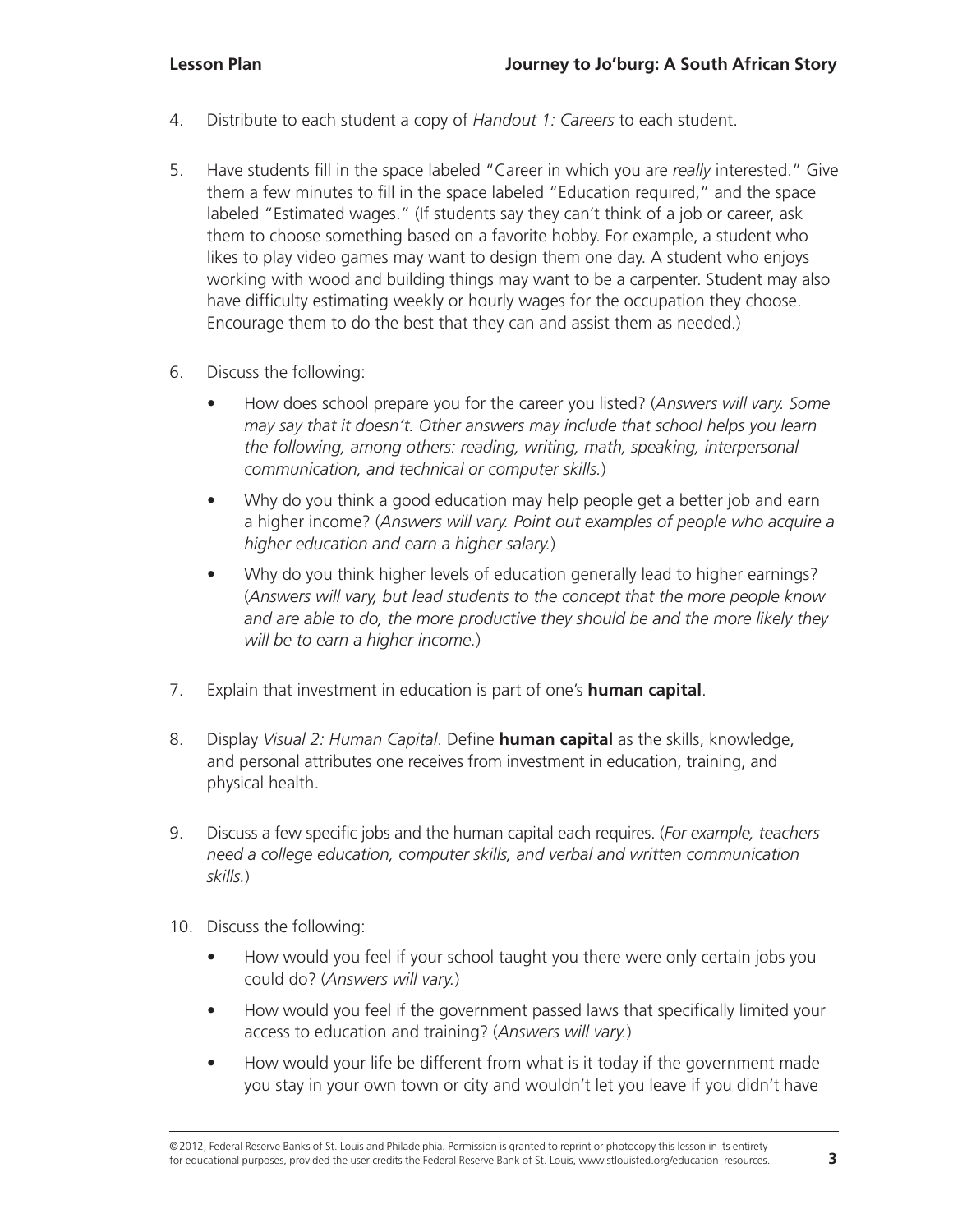a pass? (*Answers will vary. Possible answers include limited contact with others, restricted opportunities for jobs, and feelings of imprisonment.*)

- How would such an environment affect your ability to increase your human capital? (*Answers will vary but may include the following: You would be limited to attending only the schools in your town, and thus would learn only what those schools taught. If the schools in your town were bad, you would have no other options. You would have limited access to information.*)
- 11. Explain that students are going to learn about a time in South Africa's history called **apartheid**. Display *Visual 3: Apartheid*. Define apartheid as the system of segregation or discrimination on grounds of race in force in South Africa from 1948 to 1991. (Source: Apartheid Museum, Johannesburg, South Africa.)
- 12. Tell students the class will be reading *Journey to Jo'burg: A South African Story*. Share the following synopsis:

When their baby sister becomes gravely ill, 13-year-old Naledi and her 9-year-old brother, Tiro, make a long journey to get word to their mother, who lives and works in Johannesburg. The children know their mother will get the medical help their sister desperately needs. Because of apartheid, their journey is difficult and dangerous. Along the way, they learn about how others fought for freedom for black South Africans.

- 13. Explain the following:
	- Apartheid was legal; therefore, it was easy to discriminate against people of color and pay them very little for their work.
	- It was difficult, if not impossible, for black people (native Africans) to get adequate or additional schooling needed for good, better-paying jobs.
	- Under apartheid, schools for black children were designed to teach minimal skills so that black people remained uneducated and submissive to whites.
	- School teachers and society conditioned and educated black children to accept that they would select from a limited set of jobs available to blacks during apartheid. The majority of these jobs required minimal skills and paid low wages.
- 14. Explain that because you want your students to understand apartheid more fully, they will each be assigned one of six typical jobs available to black people during apartheid. Refer students once again to Handout 1. Ask students to roll a die to receive their job assignment: The number each student rolls will determine his/her job from the numbered list on the handout.
- 15. Point out the box labeled "Wage with discrimination vs. Wage without discrimination" and that the students' apartheid wage is the first wage, listed as "Yours." "Others" indicates how much those who didn't face discrimination would earn. Explain that, in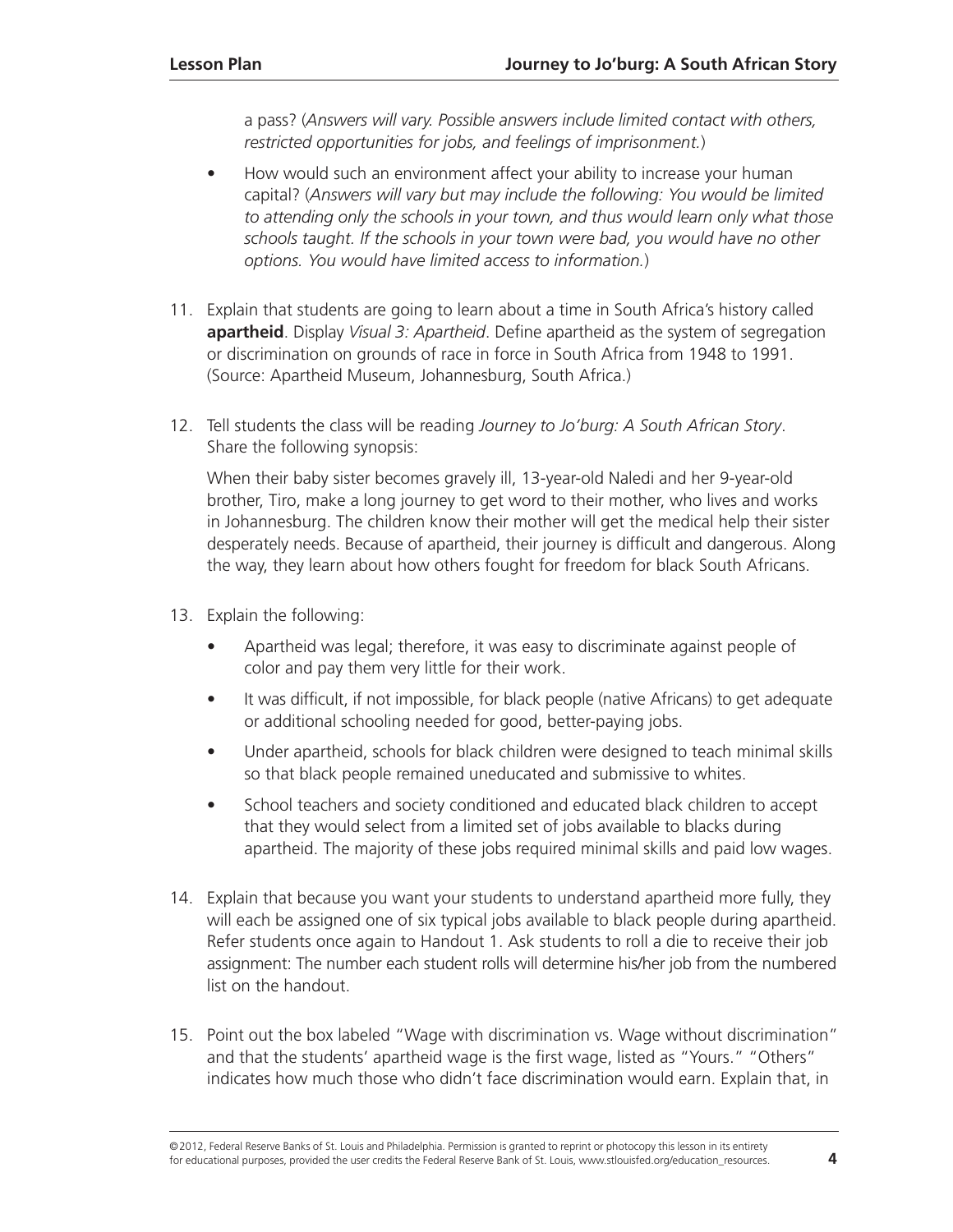most cases, people who didn't face discrimination (whites) earned much more income than those who were discriminated against (blacks and other people of color).

- 16. Instruct students to read to themselves their assigned job description and imagine this will be their job for their entire adult life. (Students may respond negatively about the job descriptions and low pay; remind them that, under apartheid, black people had limited options to correct this unfairness.)
- 17. Establish a timeline for the lesson: Point out that after they have read the story (in two days or so) you will come back to discuss the careers students were assigned, but for the time being, they are going to imagine what it may have been like to live under the system of apartheid. Tell students to keep their copy of Handout 1 (or collect as desired) because they will use it again after reading the story.
- 18. Read the story as a class or assign as individual reading.

#### **Day 2**

- 19. After reading the story, use the following questions to guide discussion:
	- Why did Naledi and Tiro decide to walk to Jo'burg? (*Their little sister, Dineo, was gravely ill at home and their mother lived and worked in Jo'burg. The children believed that if they could tell their mother about Dineo, she would come home and get her the medical care she needed. Because they had no money, the children's only option was to walk to Jo'burg.*)
	- Why were the children so afraid of the police? (*The children knew that policemen could stop blacks and ask for a pass at any time. Even though the children were not required to have a pass, they were afraid because they knew the police were often violent toward blacks.*)
	- In what instances did people need a pass to move around in South Africa? (*"If you wanted to visit some place, the pass must allow it. If you wanted to change jobs, the pass must allow it."* [page 8])
	- How do you think requiring people to have a pass affected their ability to improve their education and occupation? (*Answers will vary. If you weren't allowed in an area with the type of school you wanted to attend, you wouldn't be able to get the training for the job you wanted, even if you had the needed skills or ability.*)

#### *Note to Teacher: Explain the following (if desired): The Natives (Abolition of Passes and Co-ordination of Documents) Act, Act No 67 of 1952, commonly known as the Pass Laws, forced black men to carry identification with them at all times. This identification, commonly called a* pass*, included a person's photograph,*  address, employment record, tax payments, fingerprints, and police record. It was a *criminal offense to be caught without a pass in white areas, which were generally*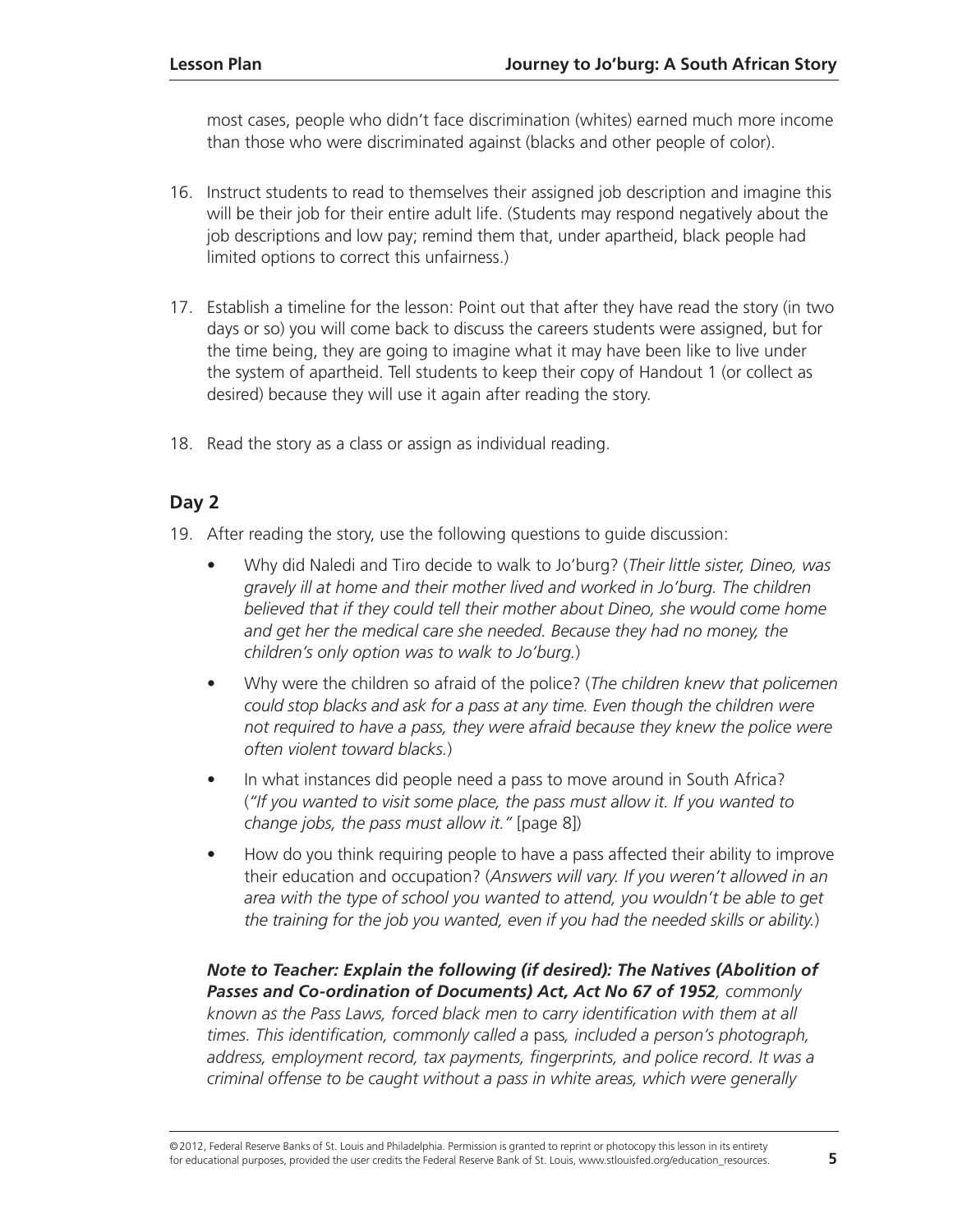*developed urban areas. Black people could go to designated white areas only if they had permission, which was recorded in the pass. Laws determined how long black people could stay in a white area. Permission to seek work was also recorded in the*  pass. Initially, only men were required to carry a pass. In 1956 the law changed and *women were required to carry one also. Pass laws were not repealed until 1986.*

- Why did Naledi and Tiro's mother work so far from home? (*Apartheid dictated where blacks could live, and the children's family was not allowed to live in the area of Johannesburg where their mother worked; the children's mother had to earn money to send her children to school.*)
- When Naledi and Tiro asked their mother why they couldn't live in the city with her, what reason did she give? (*"The white people who make the laws don't allow it. That's how it is."* [page 20])
- Why did the children's mother tell them to work hard in school? (*Answers will vary but could include the value she saw for their future, increased income, and better opportunities.*)
- When the children met Grace, she explained that the children must look for buses that say "nonwhites only." When the children said they were sorry for trying to get on a white bus, Grace said, "They should be sorry, those stupid people! Why shouldn't we use any bus? When our buses are full, their buses are half empty. Don't you be sorry!" [page 26] Why do you think Grace felt this way? (*After years of unequal treatment and unfair conditions, people of color knew what they were missing out on in terms of education, opportunities, etc.*)
- Were children required to have a pass to travel in Jo'burg? (*No, not until they were 16.*)
- Grace described 1976 as the "Time of Fire." What happened? (*Many students in the city of Soweto, including her brother Dumi, protested because the white government was not providing a good education for black students, who were learning only what the whites wanted them to know. [Note: This was called the Soweto Uprising.]*)
- What happened to Grace's brother Dumi as a result of his involvement during the "Time of Fire"? (*He was arrested for his involvement in the protest. He was put in prison and badly beaten. After he was released, he disappeared and had no contact with his family. A year later, his family received a letter saying he was studying in another country but would return one day to fight for freedom.*)
- Naledi's mother told her about the children in Soweto who wanted to learn more than how to be servants. Why do you think schools were limiting the education black students received? (*Answers will vary but should include that the apartheid government didn't want blacks to participate fully in society or increase their human capital.*)
- When Naledi and her mother were at the hospital with Dineo, how do you think Naledi felt when the baby died while the mother was waiting to see the doctor?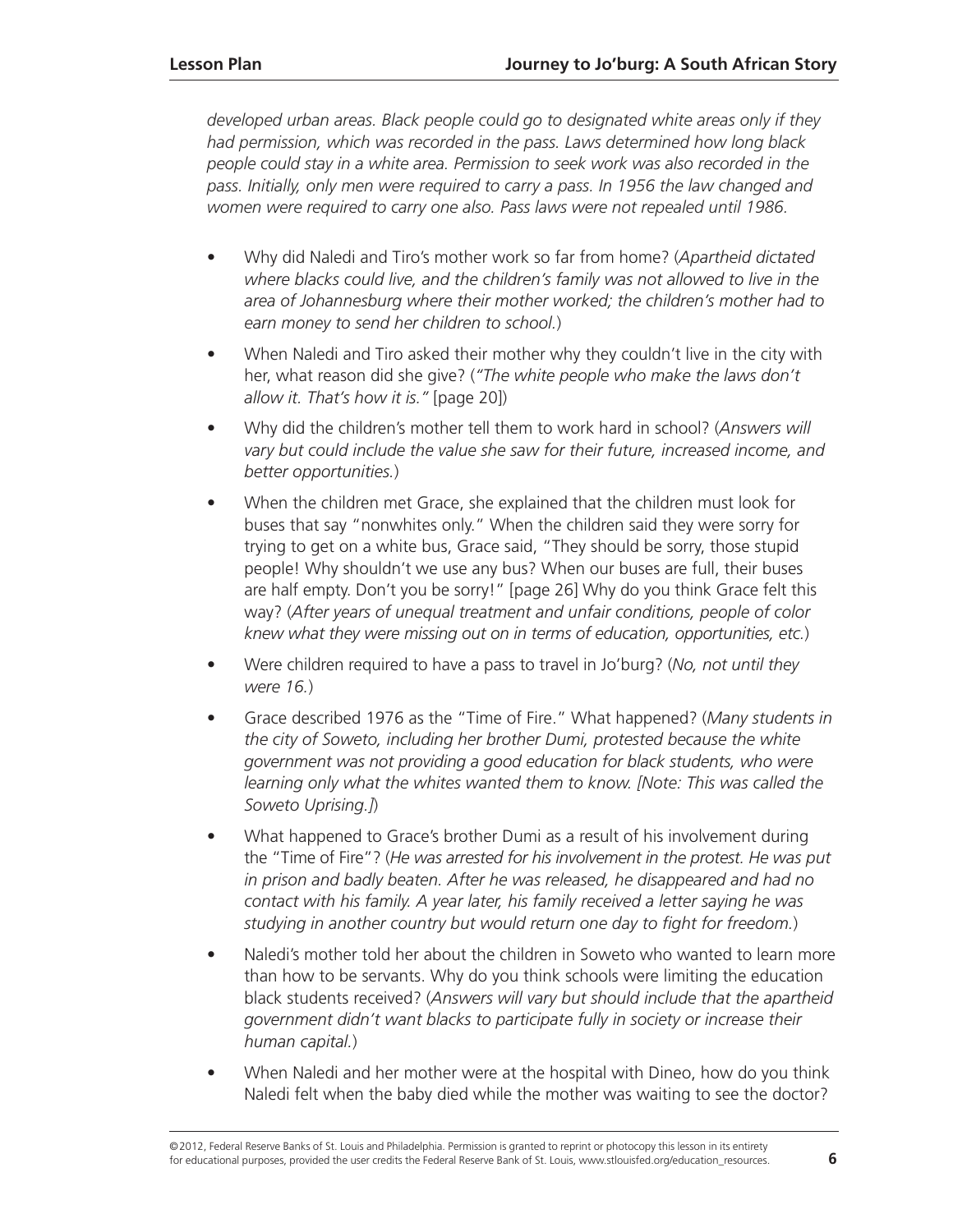(*Answers will vary but may include the following: Naledi likely feared Dineo would die. She likely felt sympathy for the young mother because she referred to how the mother's sobbing pierced her mind.*)

- When Mma came out of the hospital, Naledi asked her what the doctor said about Dineo. What did the doctor say the child needed to keep her body strong? (*The doctor said that she needed milk, fruit, and vegetables.*)
- What did Mma say the doctor didn't tell her? (*Mma said he didn't tell her how to get the money to pay for them.*)
- How does a healthy diet help one's human capital? (*Answers will vary. Good physical health allows one to be a better student and worker.*)
- When the children returned from Jo'burg, Naledi began to think deeply about all she had learned. She started thinking about her future and her education. The book says,

It was *her* school too. All those lessons on writing letters…for jobs as servants…always writing how good they were at cooking, cleaning, washing, gardening…always ending with "Yours obediently."

Naledi had never thought about it before tonight, but never, never, had she written about wanting to be…say, a doctor. Yes, that's what she'd like to be. (page 72)

Do you think it would be easy or difficult for Naledi to reach her dream under apartheid? (*Under apartheid, it would be very difficult for her.*)

- What would have been required for Naledi to become a doctor? (*Answers will vary. Point out that the educational system in South Africa would have needed to be changed to allow black students access to educational opportunities. Naledi would also have needed to acquire a high level of training, education, and practice [residency] to become a doctor—that is, a great deal of investment in her human capital.*)
- 20. Distribute *Handout 2: South African Apartheid Timeline* and allow time for students to complete in class.
- 21. Review and discuss the answers using the *Handout 2: South African Apartheid Timeline—Answer Key*.

#### **Day 3**

22. How did changes in South Africa—starting with the end of apartheid—open up opportunities for people like Naledi to invest in their human capital? (*Answers will vary. Possible answers should include increased educational opportunities, better health care, and more political participation.*)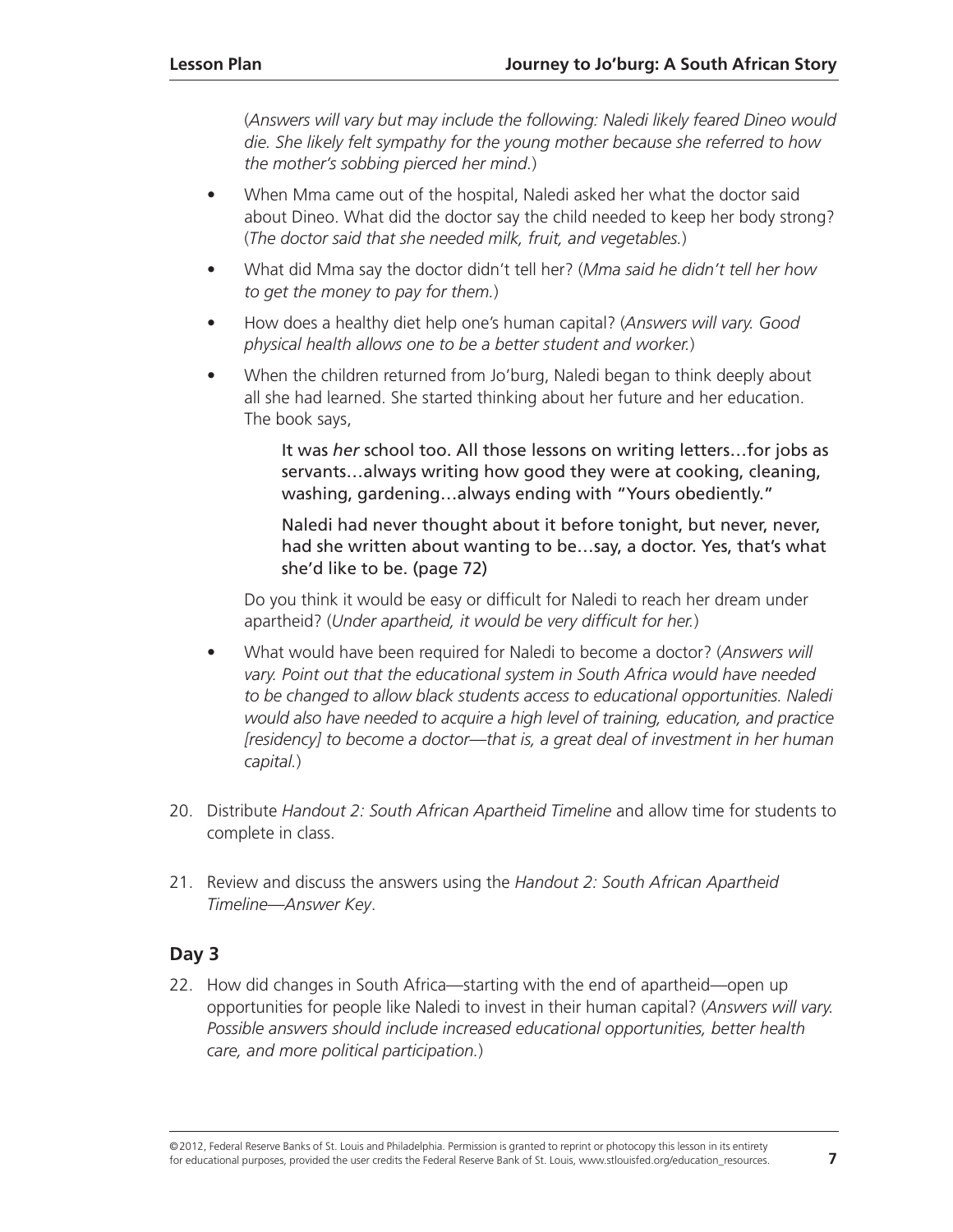- 23. Ask students to take out Handout 1 (or redistribute if collected). Ask a student volunteer from each assigned job to read the job description to the class. Discuss the following:
	- What are your thoughts about the career, including its pay and conditions, you were assigned in the first lesson? (*Answers will vary.*)
	- What are some reasons that the job you were assigned under apartheid paid so little income? (*Apartheid made it legal to discriminate and pay black workers less than white workers. People of color were denied access to education and opportunities to increase their human capital. The difficulty of travel in the country due to passes—limited people's opportunities as well.*)
	- How could people feel obligated, or even forced, to work such long hours in dangerous conditions? (*There were few opportunities for people of color; they were forced, economically, to take whatever job they could get.*)
	- If you were given a chance to change the job you were assigned, would you? Why? What would it take to do that? (*Answers will vary, but most students would want to take advantage of this opportunity for a variety of reasons. They may suggest that they would have to move, get more education, etc.*)
- 24. Remind students that Naledi's dream was to be a doctor and that you began this lesson by asking them to consider a career they would like to have some day. Explain that they are now going to play a matching game to help them learn about some different careers, the education required, and approximate pay.
- 25. Give each student a card from *Handout 3: Occupation Matching Game*, making sure that pairs of cards are used. If you have an odd number of students, two students may share one card. (*Note: Although students don't need to be told yet, matching cards have the same symbol, for example,* ✖ *and* ✖ *or* ● *and* ●. *If students ask what the symbols means, tell them you will explain later.*)
- 26. Explain that there are 16 pairs of occupation cards in the room (assuming a complete set is used) and that each student has a card that is either (1) a description of an occupation with the education required or (2) a specific occupation and its median earnings per year or hourly wage. Tell students their task is to move around the room and locate the person with the card that matches their own. They will have to read the cards and make guesses about education and earnings.
- 27. Tell students to circulate, find their match, and sit down with the person holding the matching card. Allow students 5 minutes or so for matching. (*Note: You may offer a small prize to those who make a correct match.*)
- 28. Once students are finished and seated, display *Visual 4: Occupation Matching Game— Answers* and have them check to see if they are correctly matched by looking at the symbols listed on their cards. Allow them to move if they are not correct.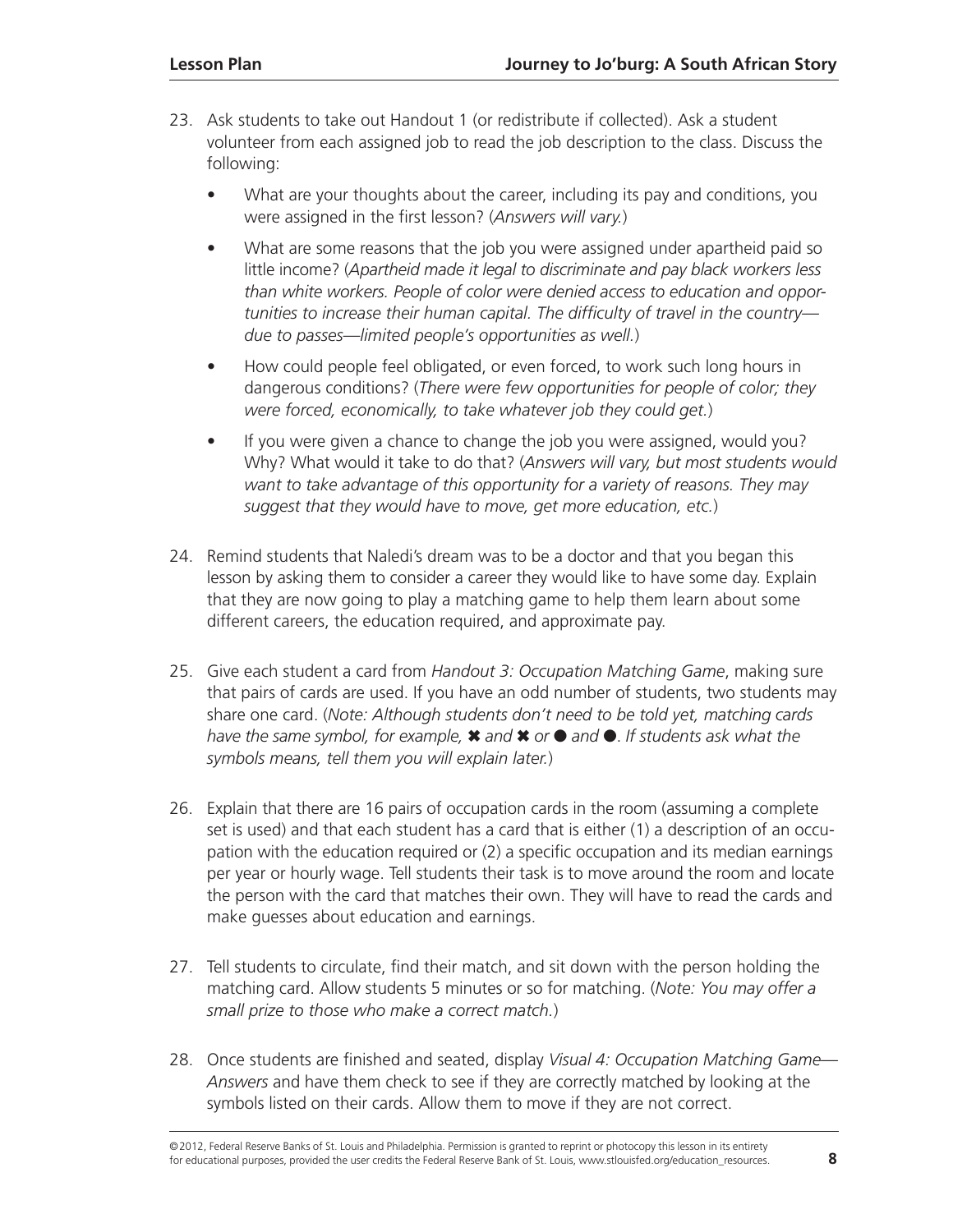- 29. Were you surprised by the educational requirements or pay for any of the occupations? (*Answers will vary*).
- 30. Ask students to refer again to Handout 1 and look at the career they chose.
- 31. Ask a few students if they are willing to share their career ideas. Have them write their career choices on the board. Discuss the following:
	- Why did you choose your noted occupation? (*Answers will vary but may include that they have special skills, are interested in the job, think it pays well, would enjoy the hours, or would like the work environment.*)

*Note to the Teacher: Many middle and high school students dream of joining the professional sports ranks, but few understand how difficult and improbable that is. In the next part of the lesson, students use math to compare various occupations starting with professional athletes, followed by physicians, teachers, and administrative assistants.*

- What human capital is required to become a professional athlete? (*Answers will vary but should include physical ability, intense practice and training, study of strategy, and knowledge of the game rules.*)
- Why do you think the salaries of professional athletes are so high? (*Answers will vary and may include product endorsements and high performance.*)
- 32. Point out that professional athletes have specialized human capital and few people have that same level of unique human capital. This reason, combined with high consumer demand for sports entertainment, drives up the pay of these athletes.
- 33. Display row 1 of *Visual 5: Estimated Probability of Competing in Athletics Beyond the High School Interscholastic Level*. (Note: Data in Visual 5 are from the following chart from the National Collegiate Athletic Association [NCAA], accessed November 9, 2011; [www.ncaa.org/wps/wcm/connect/public/NCAA/Issues/Recruiting/Probability+of+](http://www.ncaa.org/wps/wcm/connect/public/NCAA/Issues/Recruiting/Probability+of+Going+Pro) [Going+Pro.](http://www.ncaa.org/wps/wcm/connect/public/NCAA/Issues/Recruiting/Probability+of+Going+Pro))
- 34. Ask students the following questions and reveal each answer after they make their predictions:
	- How many high school athletes from each sport do you think move on to compete at the college (NCAA) level? (*Answers will vary. The correct answers are in row 2 of Visual 5.*)
	- How many of these college (NCAA) student-athletes do you think are drafted by professional teams? (*Answers will vary. The correct answers are in row 3 of Visual 5.*)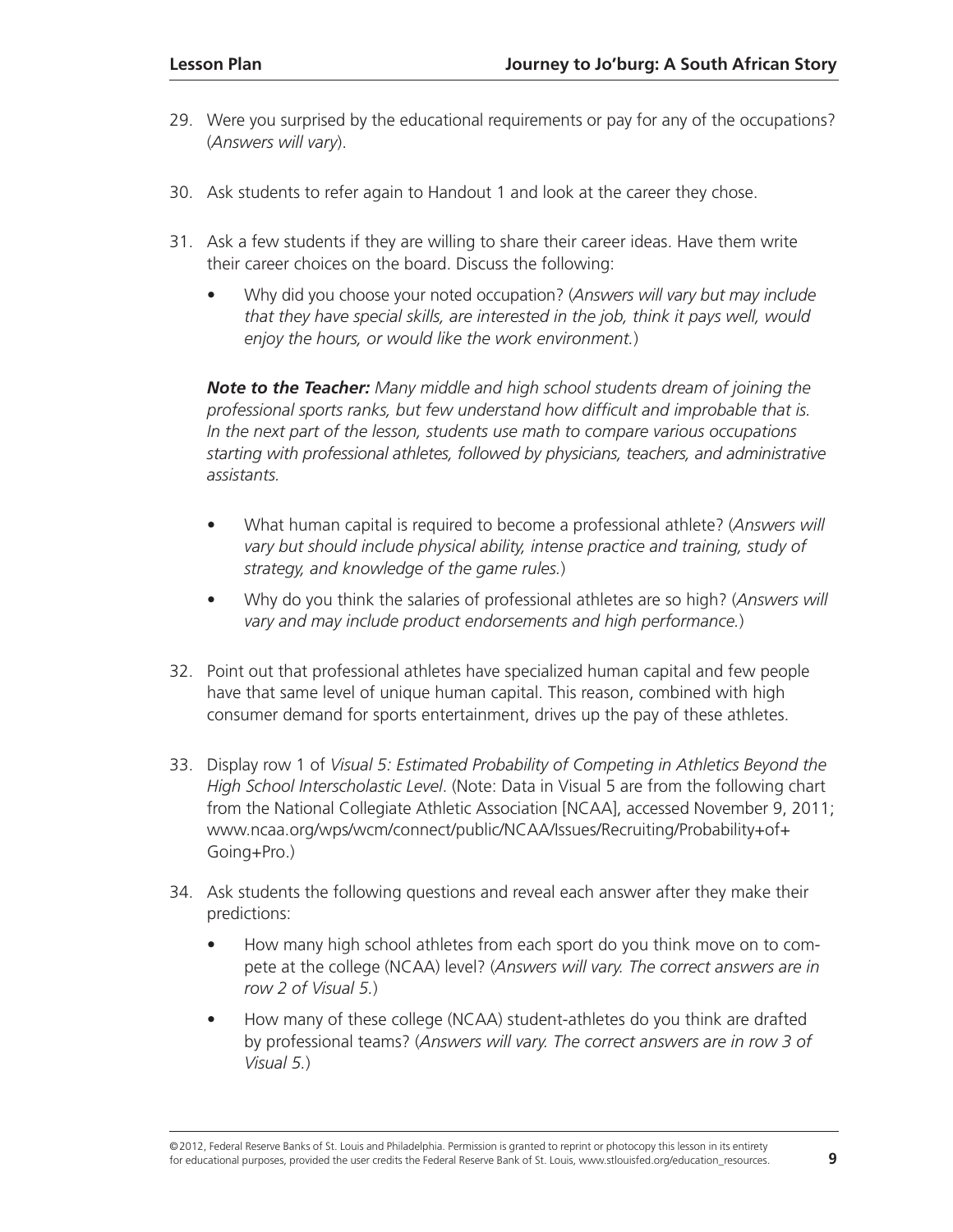- What percentage of high school student-athletes eventually become professional athletes? (*Answers will vary. The correct answers are in row 4 of Visual 5.*)
- 35. Display Visual 4 again and discuss the following, referring back to the occupation matching game cards:
	- What level of education is required to become a fast-food worker? (*There are no specific educational requirements, but some employers prefer high school graduates.*)
	- What is the median wage of a fast-food worker? (*\$8.00 per hour*)
	- What level of education is required to become a plumber? (*Most receive training from technical colleges or apprenticeship programs.*)
	- What is the median wage of a plumber? (*\$15.72 per hour*)
	- What level of education is required to become a college professor? (*A doctoral degree [PhD] is usually required. However, professors may have a master's degree only or be a doctoral candidate for certain disciplines or some part-time and temporary jobs*).
	- What is the median income of a college professor? (*\$58,830 per year*)
	- If a college professor works 40 hours per week and an average of 44 weeks per year, how much is the mean hourly wage of a college professor? (*\$58,803/44 = \$1,337 per week; \$1337/40 hours = \$33.43 per hour*)
	- In general, what do you observe about the amount of income a person earns as his or her level of education increases? (*As education increases, income increases.*)
	- How many of you know someone who has worked or works in a restaurant? (*Answers will vary, but many students will know someone. Many of the positions are filled by young people.*)
	- Why do you suppose chefs earn more income than support staff at restaurants? (*Many chefs go to culinary arts schools to learn to cook and have a higher level of education and training.*)
	- According to the game card, what are different ways someone can learn to be a plumber? (*You can become a plumper through an apprenticeship or by attending a technical school or community college.*)
	- How many of you personally know a major-league, professional athlete? (*Some students may know one, but it is highly unlikely.*)
	- Both dishwashers and athletes do physical jobs. So, why isn't it as easy to become a professional athlete as it is to become a dishwasher? (*You need the proper human capital to become a professional athlete: Athletes are highly specialized in their training and education about their sport. Dishwashers do not need this level of human capital.*)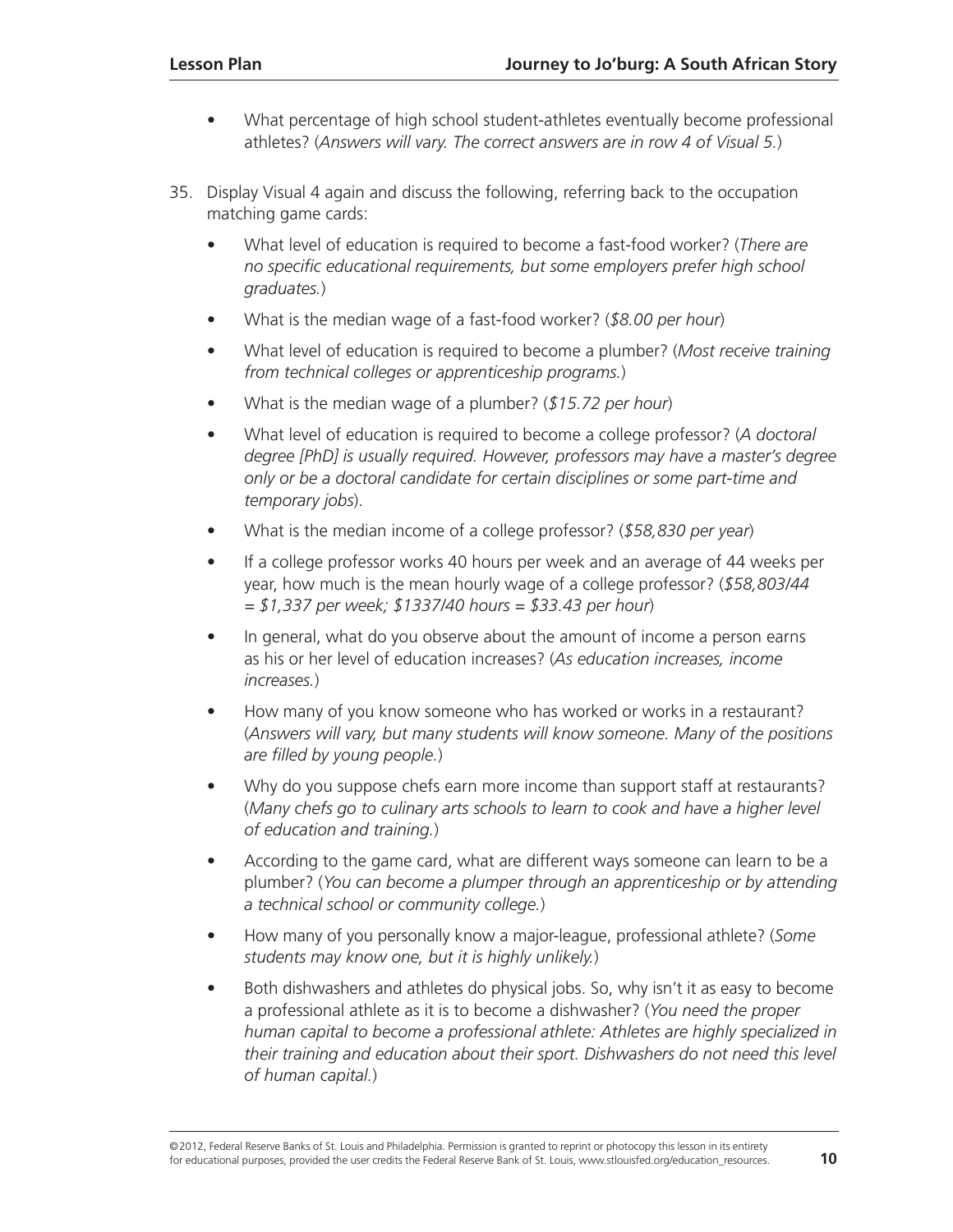- What is the main reason there are so few professional athletes? (*So few people have the combination of athletic ability, talent, practice, opportunity, and overall human capital to become a professional athlete.*)
- 36. Display *Visual 6: Years of Education and Weekly Median Income* and ask the following:
	- What happens to income as more education is attained? (*More income is earned*).
	- Of the levels of education listed on the graph, who earns the least weekly income? (*High school dropouts earn \$444 per week.*)
	- At which level of education is weekly income the highest? (*Professional degree: \$1,610 per week*)
	- What are some examples of professions that require a professional degree? (*Answers will vary but may include attorneys, veterinarians, and medical doctors*).
	- Is the mathematical relationship between income and education negative or positive? (*Positive*)
- 37. Explain to students that they will use their math skills to see how many people work in various occupations. Distribute a copy of *Handout 4: Human Capital and Math* and a calculator to each student. Complete the first problem as a class, then have students work with their partner from the matching game to complete the rest of the work. (*Note: There may be some variance in calculations due to rounding.*)
- 38. Use a copy of *Handout 4: Human Capital and Math—Answer Key* to review the answers with the class.

#### **Closure**

- 39. Review the important content of the lesson by asking the following questions:
	- What is apartheid? (*Apartheid is the system of segregation or discrimination on grounds of race in force in South Africa from 1948 to 1991.*)
	- How did apartheid affect human capital development for black South Africans? (*Schools conditioned blacks to accept white domination, and blacks were not allowed the same educational opportunities or resources as whites. Laws prevented blacks from traveling without passes and kept them in low-paying menial jobs.*)
	- What is human capital? (*Human capital is the skills, knowledge, and personal attributes one receives from investment in education, training, and physical health.*)
	- What are the skills, education, and other human capital investments you will need to achieve your goal of attaining the career you listed in the opening activity of this lesson? (*Answers will vary depending on the occupation chosen.*)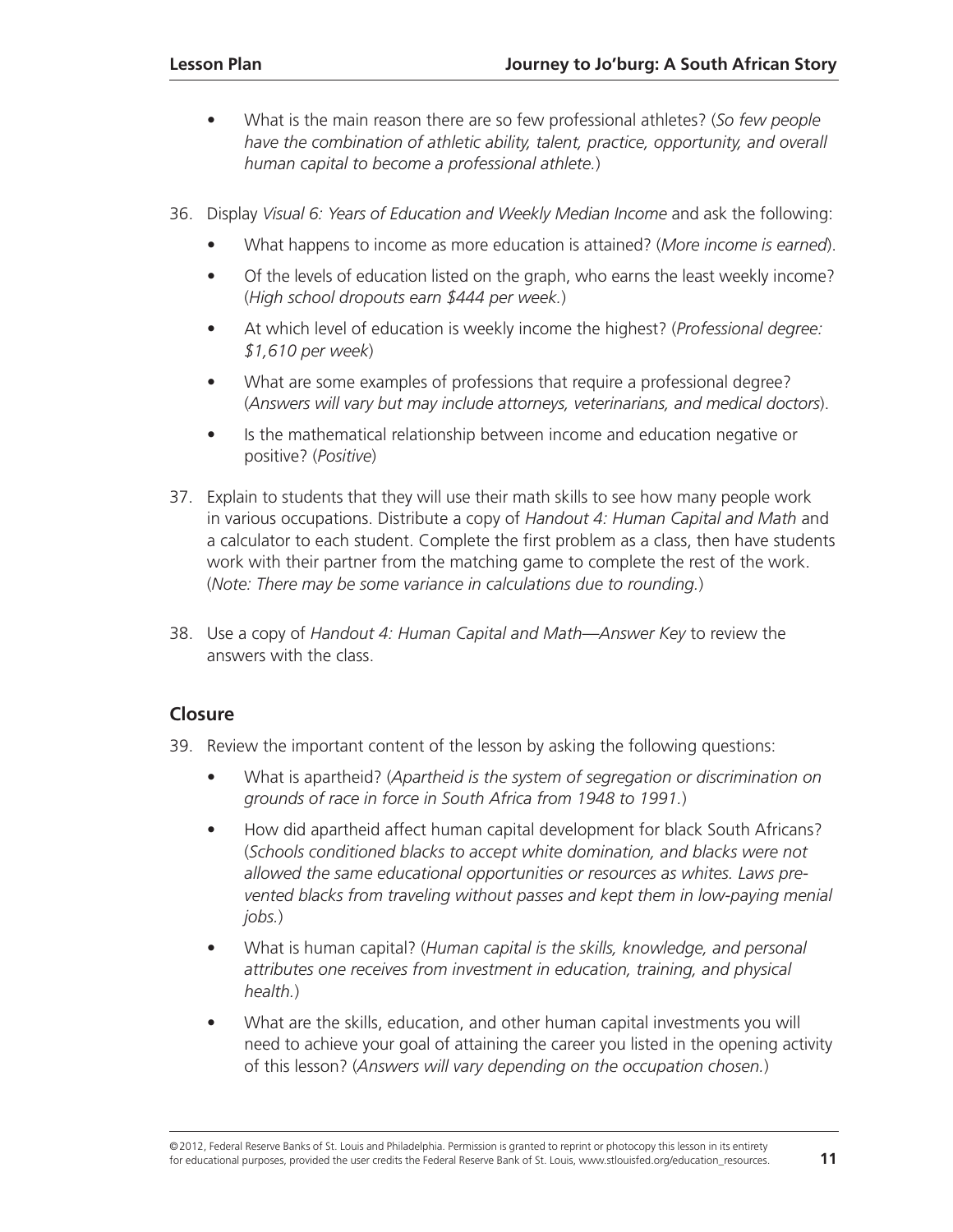- What is income? (*Income is the payment people receive for providing resources in the marketplace. Although people can provide natural, human, and capital resources, such as machines and tools, to earn income, most people provide human resources—that is, labor.*)
- What usually happens to the amount of income earned as one's level of education increases? (*As education increases, income increases.)* Why? *(People who are highly educated and skilled are generally more productive than those who are not.*)
- What usually happens to the total number of people in a given career as the required level of education (human capital) increases? (*The total number decreases because there are fewer people who are highly skilled and productive.*)

#### **Assessment**

40. Give each student a copy of *Handout 5—Assessment*. Go over the directions and answer any questions.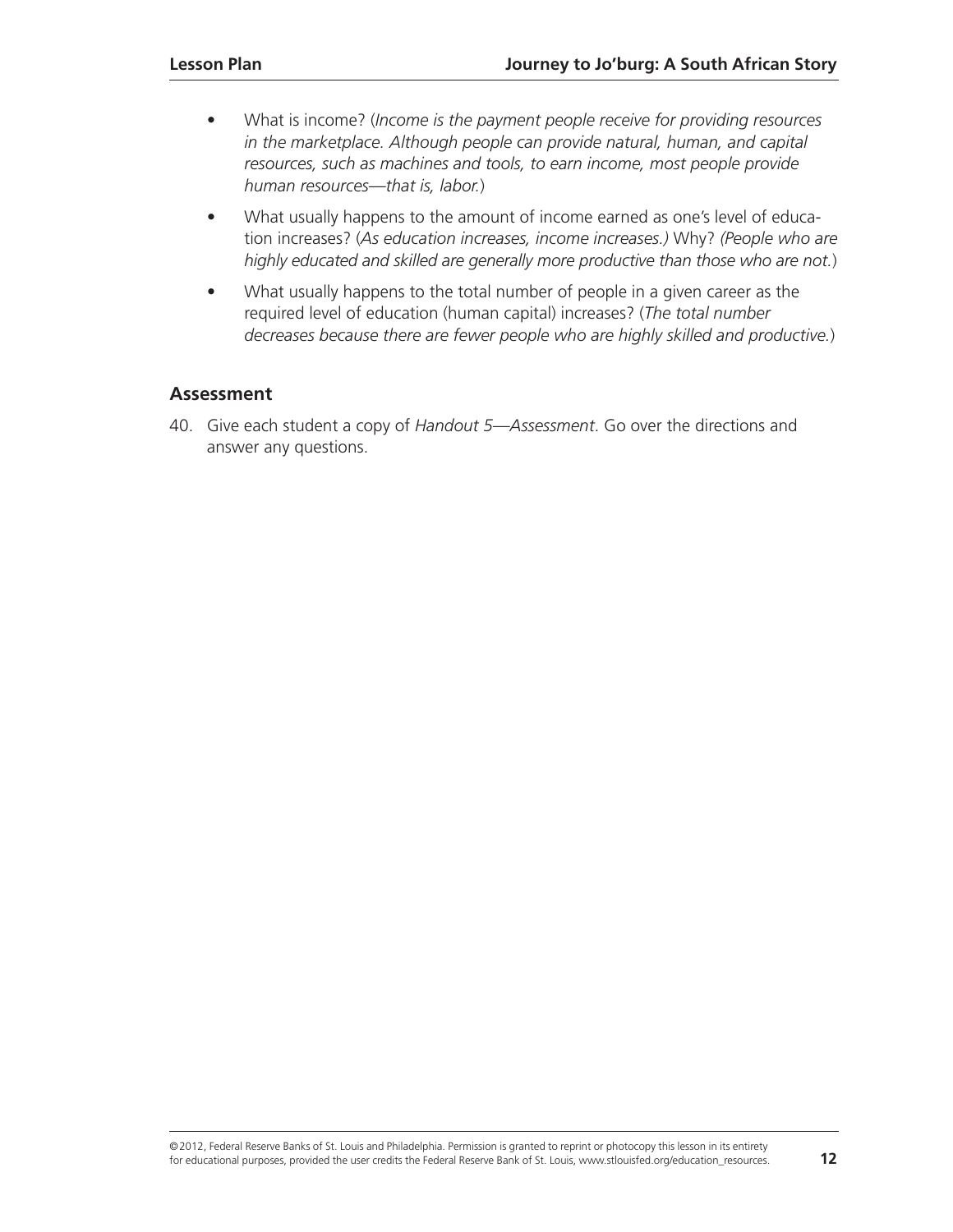**Visual 1: Income** 

# **Income**

The payment people receive for providing resources in the marketplace. Although people can provide natural, human, and capital resources, such as machines and tools, to earn income, most people provide human resources—that is, labor.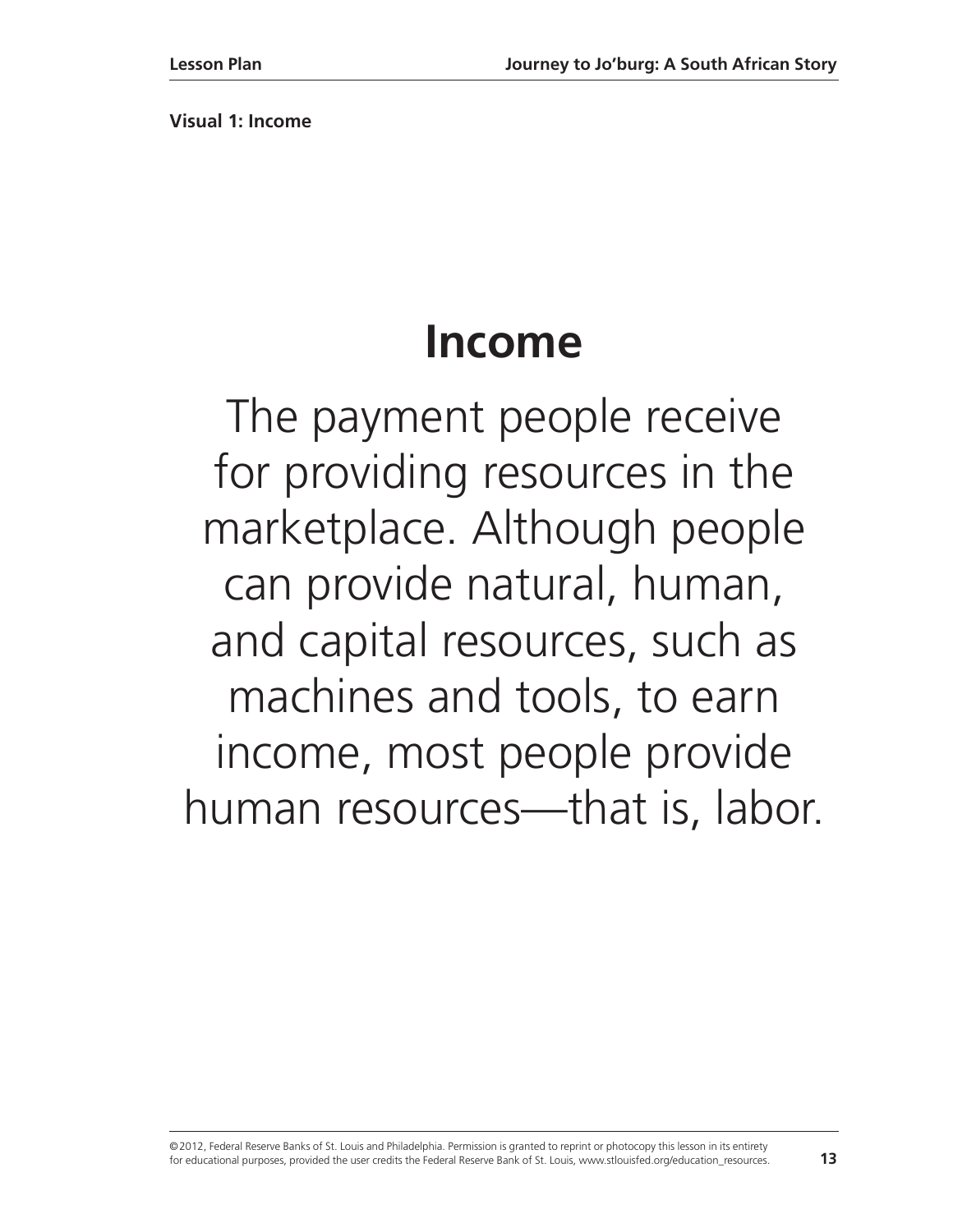**Visual 2: Human Capital**

# **Human capital**

The skills, knowledge, and personal attributes one receives from investment in education, training, and physical health.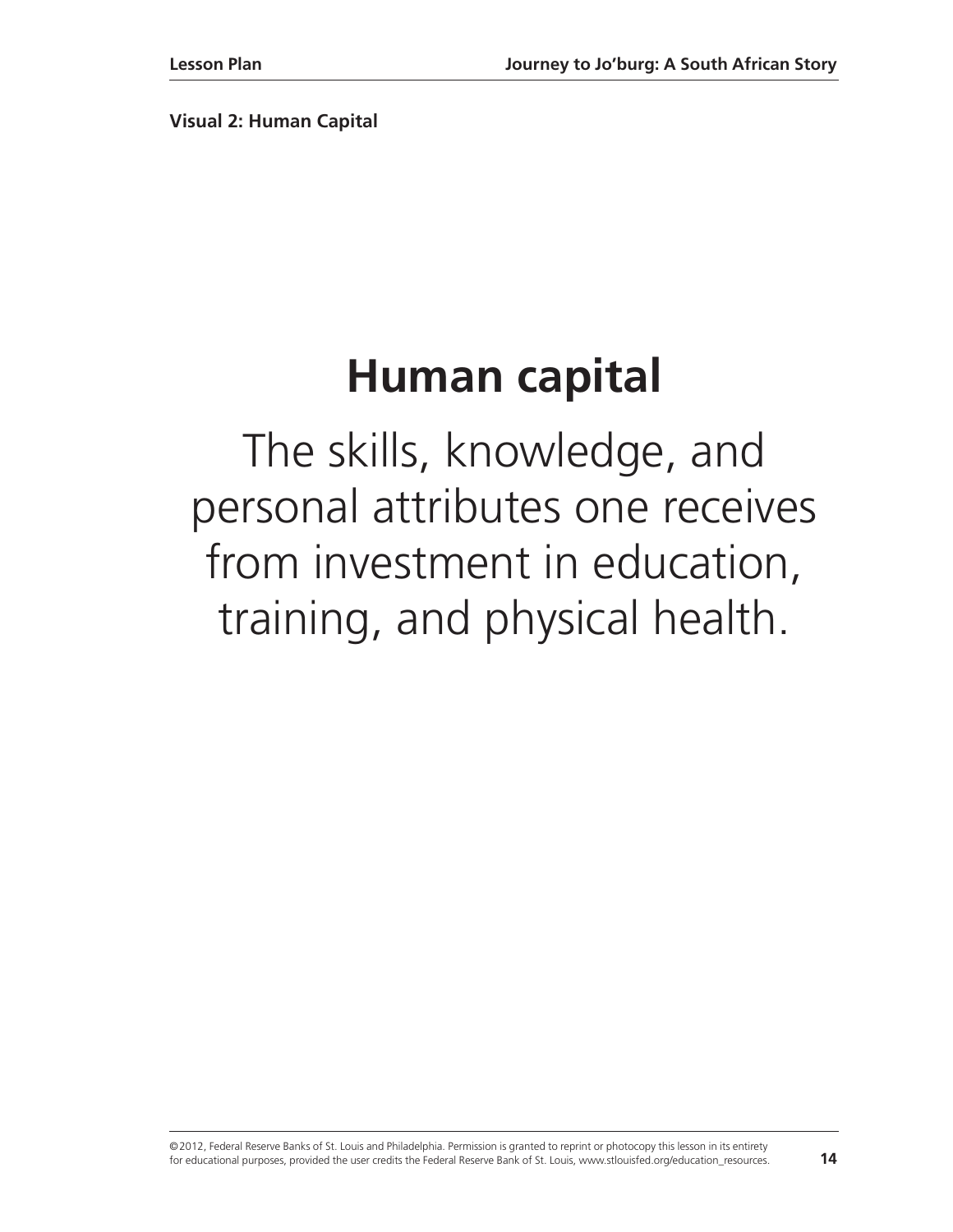**Visual 3: Apartheid** 

# **Apartheid**

The system of segregation or discrimination on grounds of race in force in South Africa from 1948 to 1991.

Source: Apartheid Museum, Johannesburg, South Africa.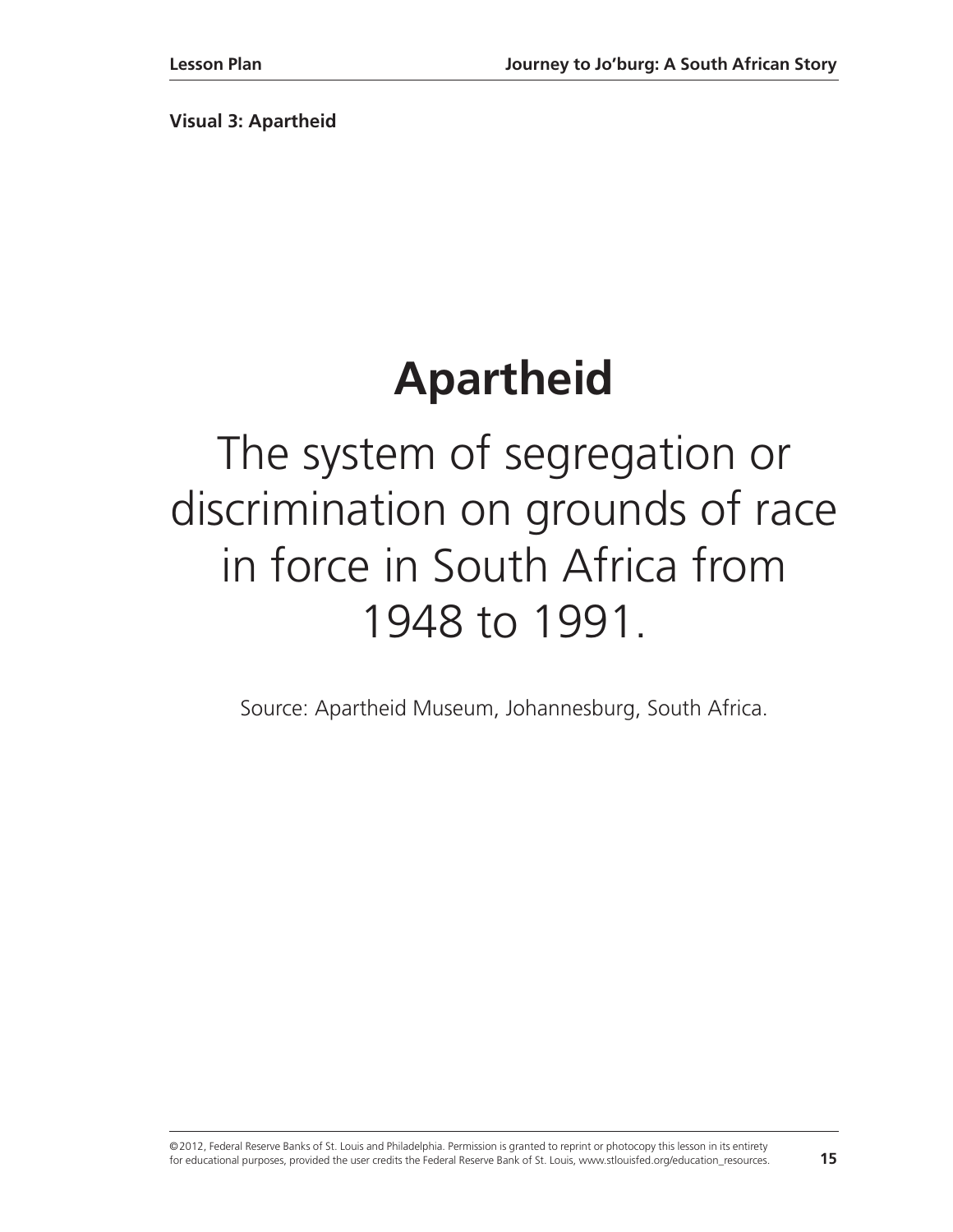#### **Visual 4: Occupation Matching Game—Answers**

|         | Registered nurses                    |
|---------|--------------------------------------|
| ∾⊱      | Lawyers                              |
|         | Plumbers                             |
| G       | College professors                   |
|         | Physicians                           |
| $\bf G$ | Police officers                      |
| *       | Electricians                         |
|         | Fast-food workers                    |
|         | Welders                              |
|         | Software engineers                   |
| ♣       | <b>Bank tellers</b>                  |
| 9.      | Accountants                          |
|         | Dental assistants                    |
|         | Athletic trainers                    |
|         | Truck drivers                        |
|         | Emergency medical technicians (EMTs) |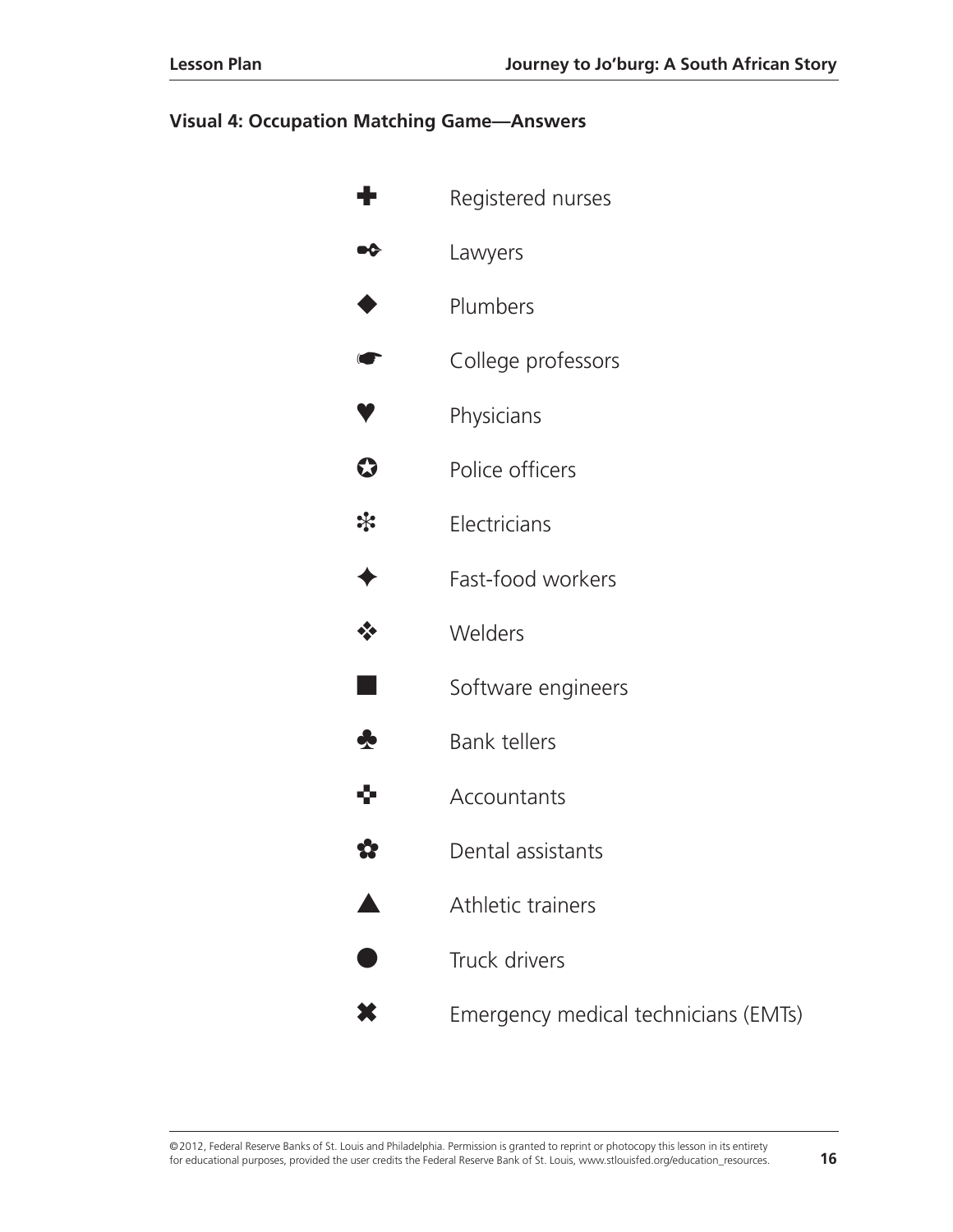| <b>SAN 2011-11-12</b>                         |
|-----------------------------------------------|
|                                               |
|                                               |
|                                               |
|                                               |
|                                               |
| - AAAAHA LATOrcorc                            |
|                                               |
|                                               |
|                                               |
| J                                             |
|                                               |
|                                               |
|                                               |
|                                               |
|                                               |
| of Competing in Athletics Beyond the High Sch |
|                                               |
|                                               |
|                                               |
|                                               |
|                                               |
|                                               |
|                                               |
|                                               |
|                                               |
|                                               |
|                                               |
|                                               |
| $\frac{1}{2}$                                 |
| õ                                             |
|                                               |
|                                               |
|                                               |
|                                               |
|                                               |
|                                               |
|                                               |
|                                               |
|                                               |
|                                               |

| Visual 5: Estimated Probability of                                                                                                                    |                     |                       |          | Competing in Athletics Beyond the High School Interscholastic Level |                     |                 |  |
|-------------------------------------------------------------------------------------------------------------------------------------------------------|---------------------|-----------------------|----------|---------------------------------------------------------------------|---------------------|-----------------|--|
|                                                                                                                                                       | basketball<br>Men's | basketball<br>Women's | Football | <b>Baseball</b>                                                     | ice hockey<br>Men's | soccer<br>Men's |  |
| student-athletes (seniors)<br>1. High school                                                                                                          | 54,345              | 125,586               | 316,937  | 135,041                                                             | 10,421              | 111,954         |  |
| 2. NCAA student-athletes                                                                                                                              | 7,008               | 15,423                | 66,313   | 30,365                                                              | 3,945               | 21,770          |  |
| 3. NCAA student-athletes<br>drafted by professional<br>teams                                                                                          | $\ddot{4}$          | 32                    | 250      | 600                                                                 | 33                  | 76              |  |
| student-athletes (seniors)<br>professional athletes<br>4. High school<br>who become                                                                   | 0.03%               | 0.03%                 | 0.08%    | 0.44%                                                               | 0.32%               | 0.07%           |  |
| SOURCE: www.ncaa.org/wps/wcm/connect/public/NCAA/Issues/Recruiting/Probability+of+Going+Pro.<br>NOTE: NCAA, National Collegiate Athletic Association. |                     |                       |          |                                                                     |                     |                 |  |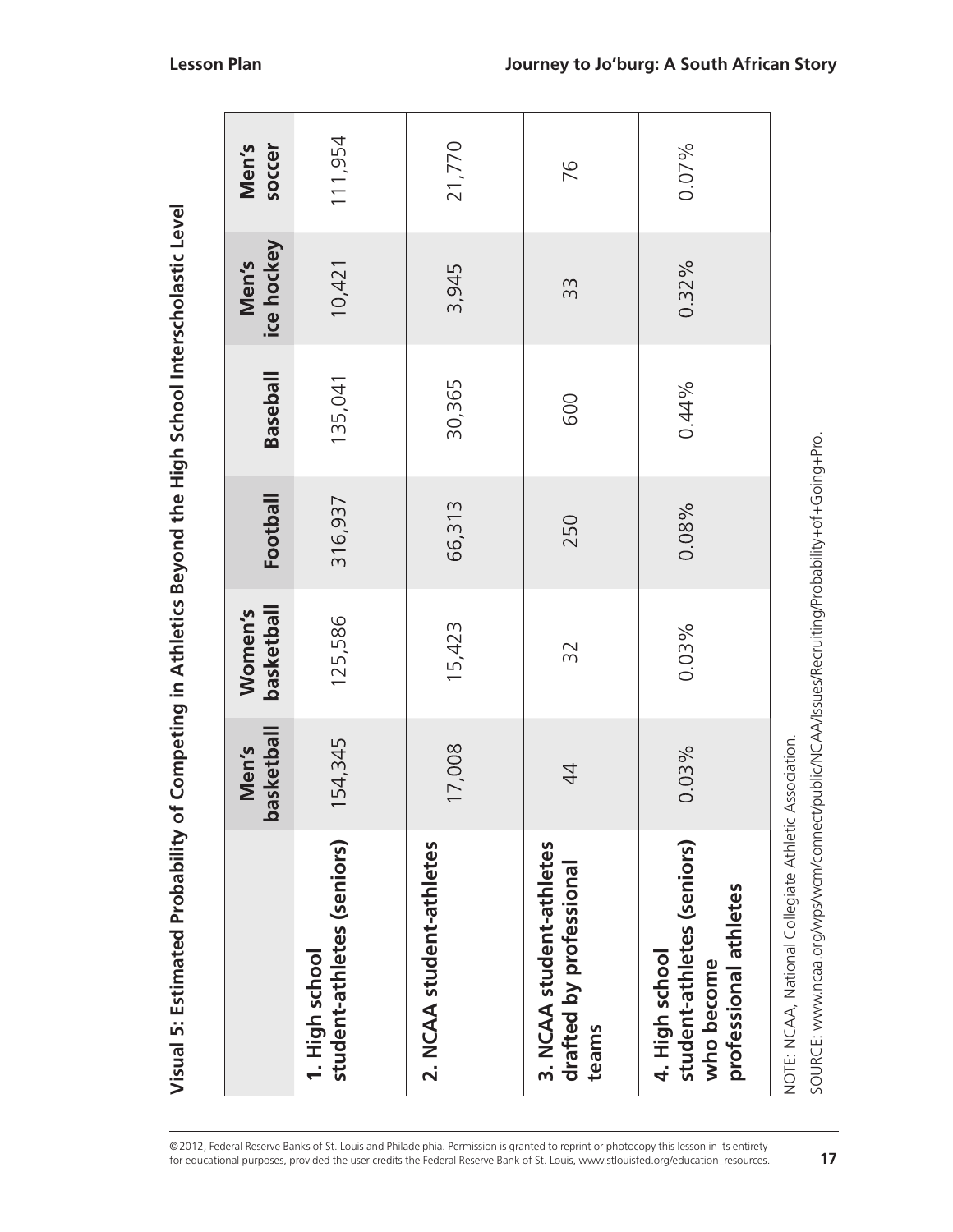|                  | Unemployment Rate in 2010 |                                    | Median Weekly Earnings in 2010 |
|------------------|---------------------------|------------------------------------|--------------------------------|
|                  | 1.9%                      | Doctoral degree                    | \$1,550                        |
|                  | 2.4%                      | Professional degree                | \$1,610                        |
|                  | 4.0%                      | Master's degree                    | \$1,272                        |
|                  | 5.4%                      | Bachelor's degree                  | \$1,038                        |
| 7.0%             |                           | Associate degree                   | \$767                          |
| 9.2%             |                           | Some college, no degree            | \$712                          |
| 10.3%            |                           | High school graduate               | \$626                          |
| $8.2\%$<br>14.9% |                           | high school diploma<br>Less than a | \$782<br>\$444                 |
|                  | all workers<br>Average,   |                                    | Average, all workers           |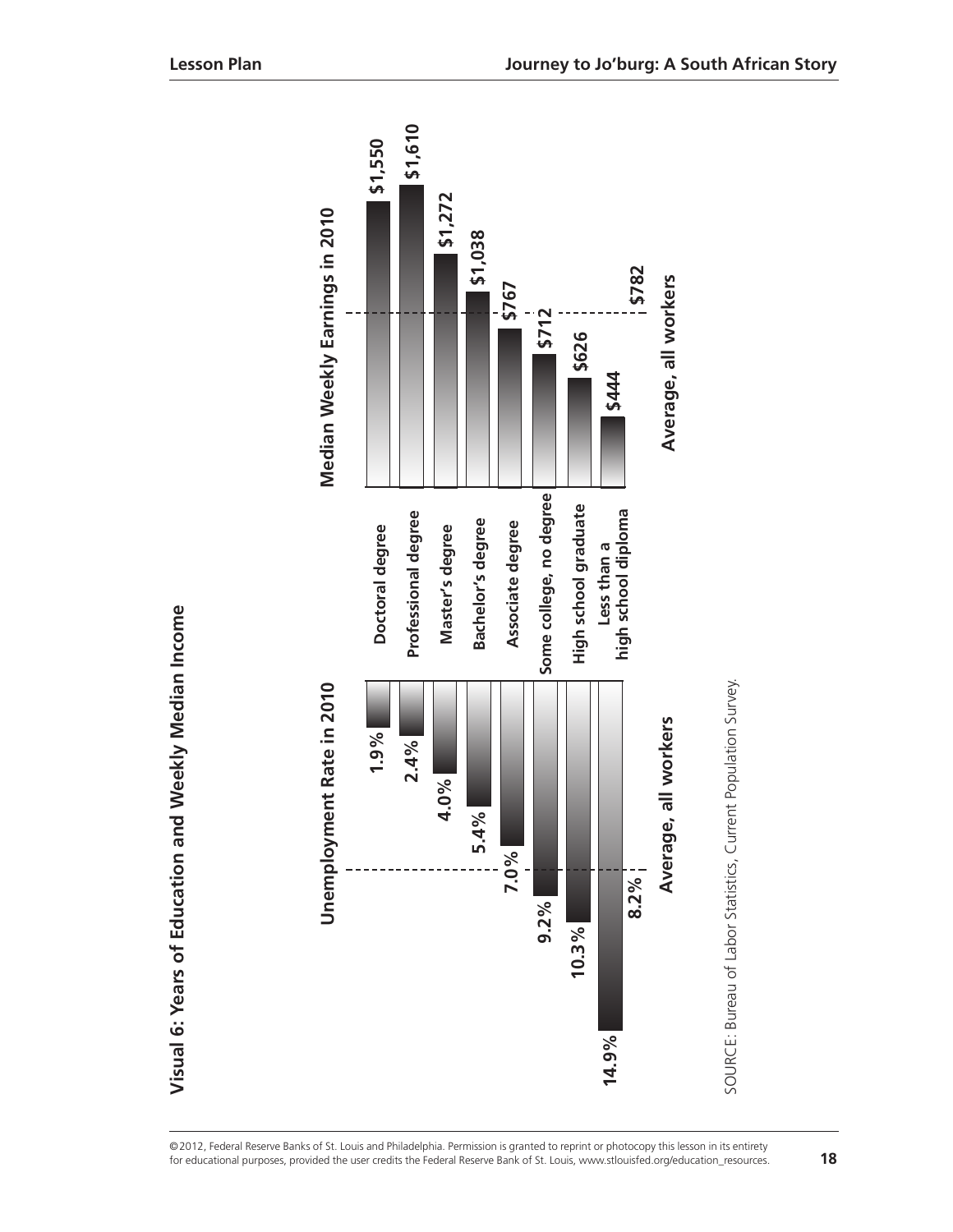#### **Handout 1: Careers**

| Career in which you are really interested: |
|--------------------------------------------|
| Education required:                        |
| Estimated wages:                           |

Directions: Roll the die to determine your assigned occupation under apartheid. The number you roll is the number of your occupation on the list. Write your occupation and hourly wage in the spaces below.

My assigned occupation: \_\_\_\_\_\_\_\_\_\_\_\_\_\_\_\_\_\_\_\_\_\_\_\_ My hourly wage: \_\_\_\_\_\_\_\_\_\_\_\_\_\_\_\_

| <b>Apartheid-era</b><br>occupations | Wage with discrimination vs.<br><b>Wage without discrimination</b> | <b>Job descriptions</b>                                                                                                                                                                                                                               |
|-------------------------------------|--------------------------------------------------------------------|-------------------------------------------------------------------------------------------------------------------------------------------------------------------------------------------------------------------------------------------------------|
| 1. Miner                            | Yours = $$1.75$ per hour<br>Others = $$21.00$ per hour             | You work in dangerous conditions with<br>extreme hot and cold temperatures. The<br>work is very hard and you live apart from<br>your family in guarded barracks.                                                                                      |
| 2. Housekeeper                      | Yours = $$0.75$ per hour<br>Others = $$9.00$ per hour              | You work 6 to 7 days a week, 12 to 14<br>hours per day. You live away from home<br>in a small shed in the back of the owner's<br>property. No visitors are allowed.                                                                                   |
| 3. Gardener                         | Yours = $$1.00$ per hour<br>Others = $$12.00$ per hour             | Your work is difficult and mainly outdoors<br>in extreme hot and cold weather. You<br>live in a town 20 miles away and travel<br>by train and bus to work.                                                                                            |
| 4. Servant                          | Yours = $$0.65$ per hour<br>Others = $$6.00$ per hour              | You help prepare and serve meals, tend<br>to children, and perform other tasks as<br>assigned by your employer. You live alone<br>in a very small room and work an average<br>of 12 hours a day.                                                      |
| 5. Laundry worker                   | Yours = $$0.80$ per hour<br>Others = $$7.50$ per hour              | You work in a laundry that serves wealthy<br>people. You wash clothes and fold and<br>press shirts and other items. The shop is<br>hot and the work hard. You work long<br>hours 6 days a week and must travel<br>almost 2 hours, each way, each day. |
| 6. Farm laborer                     | Yours = $$0.90$ per hour<br>Others = $$8.25$ per hour              | You complete various tasks requiring<br>manual labor, which are often outdoors<br>year-round. You work 6 days per week<br>and live in a shed on the owner's<br>property.                                                                              |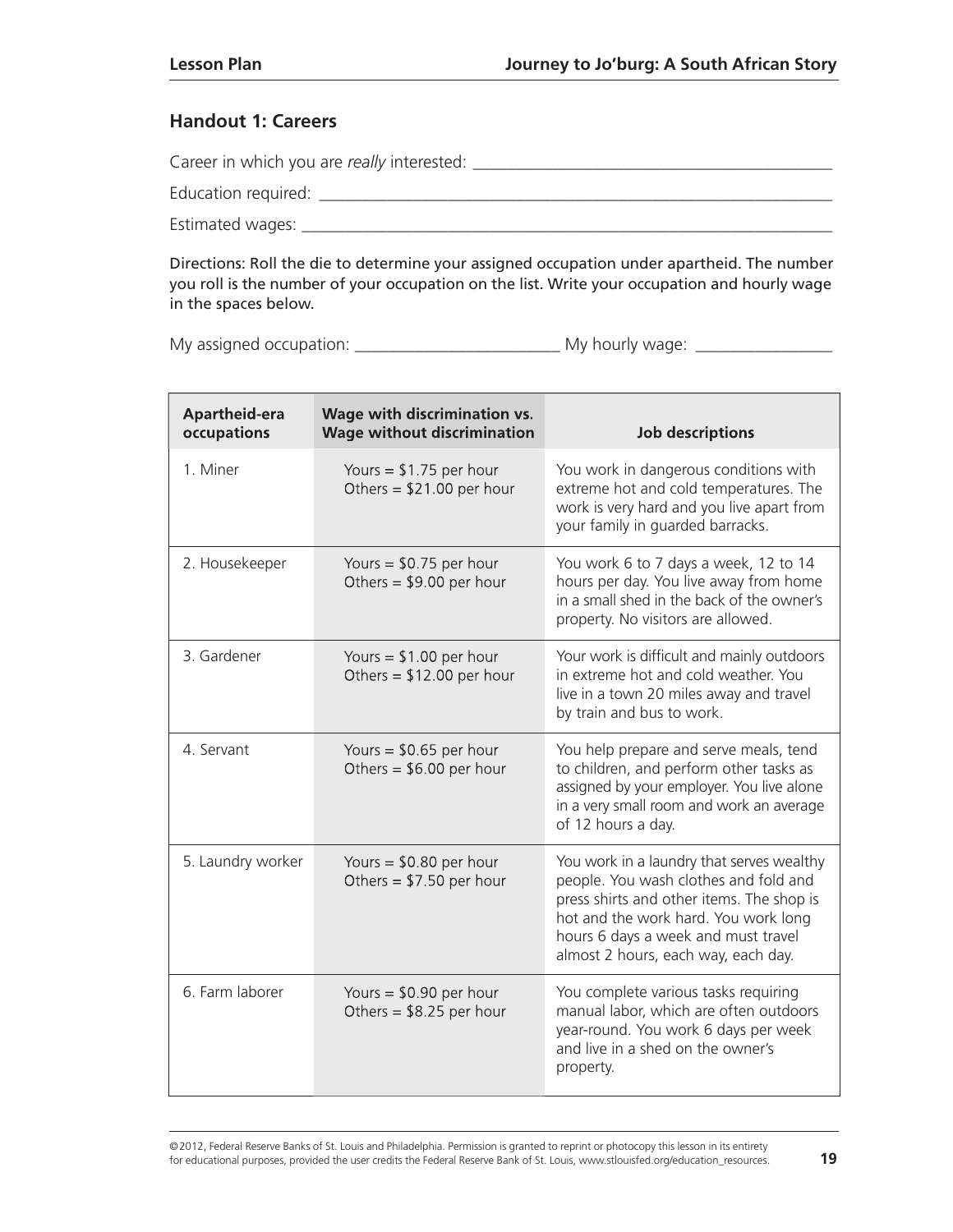#### **Handout 2: South African Apartheid Timeline (page 1 of 2)**

Directions: Working in groups, read the following apartheid timeline. For each of the items with provided lines for writing, describe an example of the era or conditions as found in the story *Journey to Jo'burg: A South African Story*.

The origins of discrimination against native South African people began at the time settlers arrived in South Africa in the mid-1600s. Over time, this treatment developed into a system of minority white rule over the majority African people. The system is known as apartheid an Afrikaans word that means "apartness."

#### **Vocabulary terms**

**Afrikaans**: The language spoken by most white South Africans, developed primarily from the Dutch settlers who moved to South Africa.

**Apartheid:** The system of segregation or discrimination on grounds of race in force in South Africa from1948 and 1991.

**1950: The Population Registration Act** classified people into three racial groups: whites, coloreds (mixed race or Asian), and natives (African/black). Marriages between races were outlawed in order to maintain racial purity.

**1950: The Group Areas Act** set aside specific communities for each of the races: whites, coloreds (mixed race or Asian), and natives (African/black). The best areas and the majority of the land were reserved for whites. Nonwhites were relocated into "reserves." Members of mixed-race families were forced to live apart from one another.

**1951: The Bantu Homelands Act** declared the lands reserved for black South Africans to be independent nations. In this way, the government stripped millions of blacks of their South African citizenship and forced them to become residents of their new "homelands." Blacks were considered foreigners in white-controlled South Africa and needed a passport to enter. Blacks entered only to serve whites in menial jobs.

\_\_\_\_\_\_\_\_\_\_\_\_\_\_\_\_\_\_\_\_\_\_\_\_\_\_\_\_\_\_\_\_\_\_\_\_\_\_\_\_\_\_\_\_\_\_\_\_\_\_\_\_\_\_\_\_\_\_\_\_\_\_\_\_\_\_\_\_\_\_\_\_\_\_\_\_\_\_ \_\_\_\_\_\_\_\_\_\_\_\_\_\_\_\_\_\_\_\_\_\_\_\_\_\_\_\_\_\_\_\_\_\_\_\_\_\_\_\_\_\_\_\_\_\_\_\_\_\_\_\_\_\_\_\_\_\_\_\_\_\_\_\_\_\_\_\_\_\_\_\_\_\_\_\_\_\_

**1952: The Abolition of Passes and Coordination of Documents Act,** which has a misleading name, required black South African males over age 16 to carry an identification booklet (pass) with name, address, fingerprints, and other information. Women were required to carry a pass beginning in 1956. Anyone found without a pass could be sent to jail, and police often stopped and harassed blacks regarding the pass because it was legal for them to do so.

\_\_\_\_\_\_\_\_\_\_\_\_\_\_\_\_\_\_\_\_\_\_\_\_\_\_\_\_\_\_\_\_\_\_\_\_\_\_\_\_\_\_\_\_\_\_\_\_\_\_\_\_\_\_\_\_\_\_\_\_\_\_\_\_\_\_\_\_\_\_\_\_\_\_\_\_\_\_ \_\_\_\_\_\_\_\_\_\_\_\_\_\_\_\_\_\_\_\_\_\_\_\_\_\_\_\_\_\_\_\_\_\_\_\_\_\_\_\_\_\_\_\_\_\_\_\_\_\_\_\_\_\_\_\_\_\_\_\_\_\_\_\_\_\_\_\_\_\_\_\_\_\_\_\_\_\_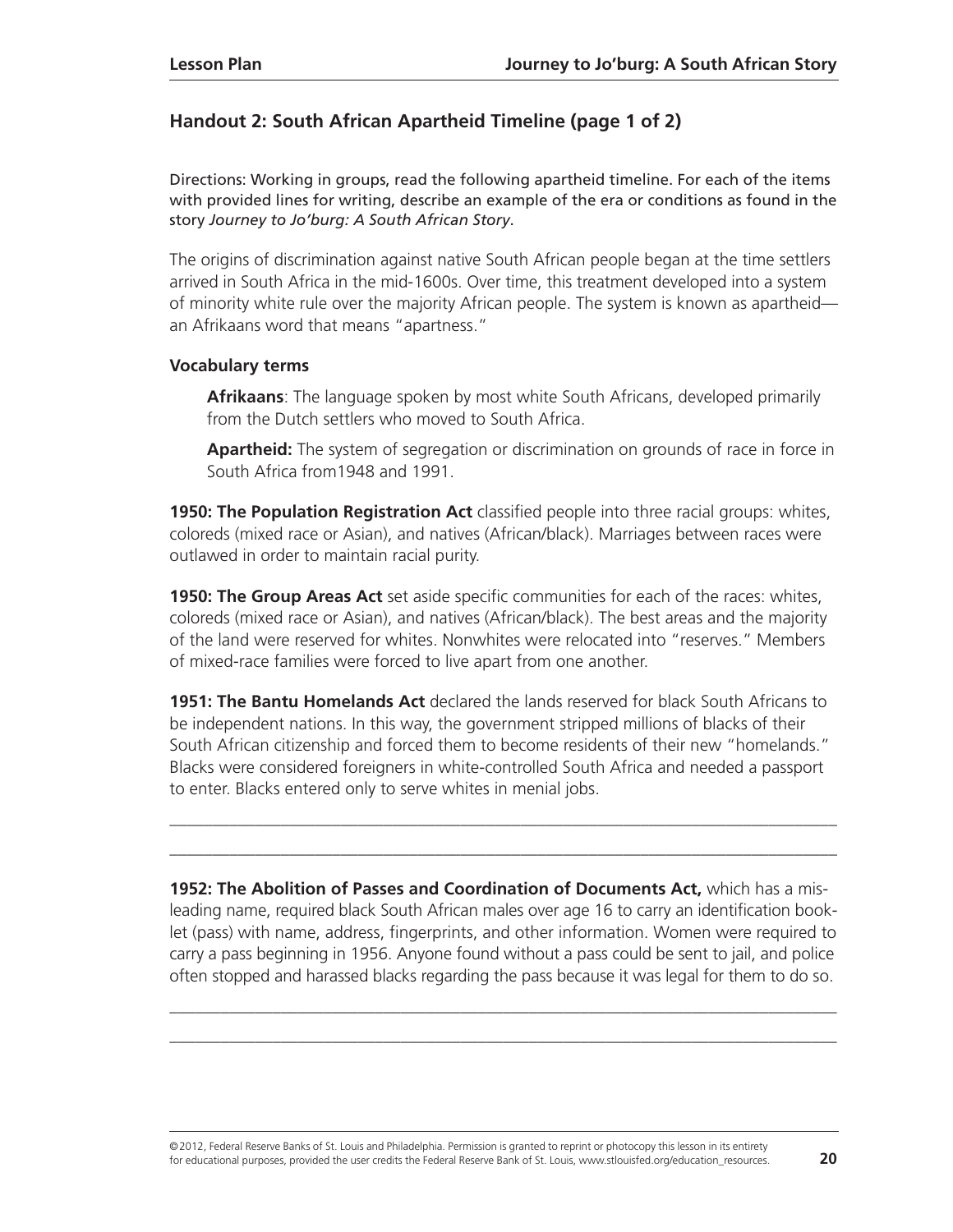#### **Handout 2: South African Apartheid Timeline (page 2 of 2)**

**1953: The Preservation of Separate Amenities Act** created "separate but not necessarily equal" beaches, parks, post offices, and other public places for Africans (blacks), coloreds (those of mixed race or Asian), and whites.

\_\_\_\_\_\_\_\_\_\_\_\_\_\_\_\_\_\_\_\_\_\_\_\_\_\_\_\_\_\_\_\_\_\_\_\_\_\_\_\_\_\_\_\_\_\_\_\_\_\_\_\_\_\_\_\_\_\_\_\_\_\_\_\_\_\_\_\_\_\_\_\_\_\_\_\_\_\_ \_\_\_\_\_\_\_\_\_\_\_\_\_\_\_\_\_\_\_\_\_\_\_\_\_\_\_\_\_\_\_\_\_\_\_\_\_\_\_\_\_\_\_\_\_\_\_\_\_\_\_\_\_\_\_\_\_\_\_\_\_\_\_\_\_\_\_\_\_\_\_\_\_\_\_\_\_\_

**1953: The Bantu Education Act** supervised the education of all blacks. Schools conditioned blacks to accept white domination, and blacks and other people of color were not allowed the same educational opportunities or resources as whites.

\_\_\_\_\_\_\_\_\_\_\_\_\_\_\_\_\_\_\_\_\_\_\_\_\_\_\_\_\_\_\_\_\_\_\_\_\_\_\_\_\_\_\_\_\_\_\_\_\_\_\_\_\_\_\_\_\_\_\_\_\_\_\_\_\_\_\_\_\_\_\_\_\_\_\_\_\_\_ \_\_\_\_\_\_\_\_\_\_\_\_\_\_\_\_\_\_\_\_\_\_\_\_\_\_\_\_\_\_\_\_\_\_\_\_\_\_\_\_\_\_\_\_\_\_\_\_\_\_\_\_\_\_\_\_\_\_\_\_\_\_\_\_\_\_\_\_\_\_\_\_\_\_\_\_\_\_

**1964:** Nelson Mandela, initially jailed in 1962, was sentenced to life in prison. Mandela was the head of the African National Congress, a political organization formed in 1912 in response to oppression of blacks.

**1970s:** Resistance to apartheid began to increase. Churches and workers organized protests. Whites joined blacks in demonstrations.

**1976:** The Soweto Uprising: Thousands of mainly black South African students demonstrated and rioted in Soweto, South Africa, against the discrimination of blacks and school instruction in Afrikaans. The police reacted with gunfire—575 people were killed and thousands were injured and arrested.

\_\_\_\_\_\_\_\_\_\_\_\_\_\_\_\_\_\_\_\_\_\_\_\_\_\_\_\_\_\_\_\_\_\_\_\_\_\_\_\_\_\_\_\_\_\_\_\_\_\_\_\_\_\_\_\_\_\_\_\_\_\_\_\_\_\_\_\_\_\_\_\_\_\_\_\_\_\_ \_\_\_\_\_\_\_\_\_\_\_\_\_\_\_\_\_\_\_\_\_\_\_\_\_\_\_\_\_\_\_\_\_\_\_\_\_\_\_\_\_\_\_\_\_\_\_\_\_\_\_\_\_\_\_\_\_\_\_\_\_\_\_\_\_\_\_\_\_\_\_\_\_\_\_\_\_\_

**1980s:** People and governments around the world launched a campaign to **boycott** (not do business with) South Africa. This had a crippling effect on the South African economy and weakened the government.

**Late 1980s:** Under pressure from around the world, South Africa repealed (reversed) some of the segregationist laws. For example, the laws separating whites and nonwhites in public places were relaxed or repealed.

**1990:** Nelson Mandela was released from prison.

**1991:** South African President F.W. de Klerk repealed the rest of the apartheid laws and called for the drafting of a new constitution.

**1993:** A multiracial, multiparty transitional government was approved.

**1994:** Elections were held. The United Nations sent 2,120 international observers to ensure the fairness of the elections. Nelson Mandela, the African resistance leader who had been jailed for 27 years, was elected president.

Timeline adapted from [http://cyberschoolbus.un.org/discrim/race\\_b\\_at\\_print.asp.](http://cyberschoolbus.un.org/discrim/race_b_at_print.asp)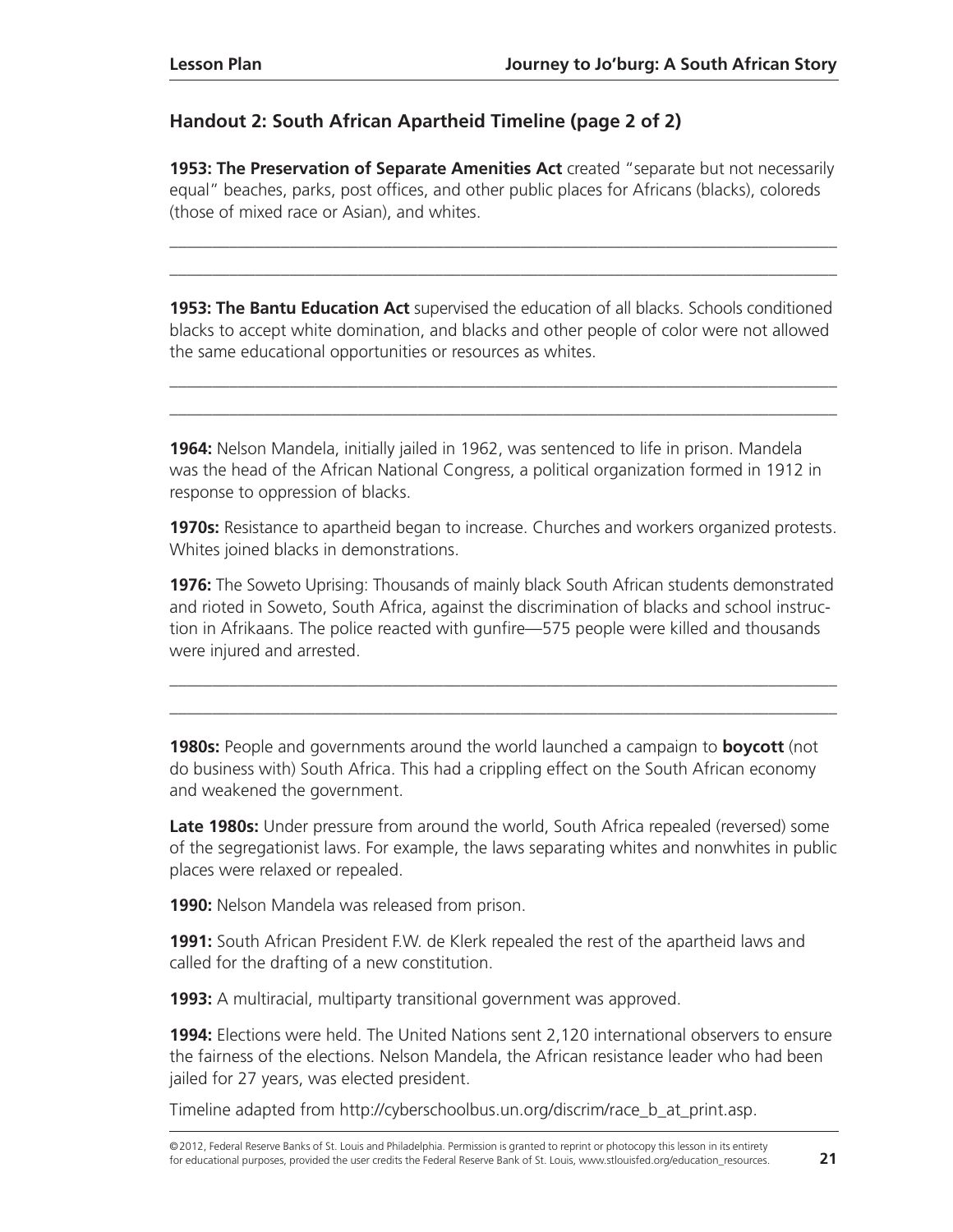#### **Handout 2: South African Apartheid Timeline—Answer Key (page 1 of 2)**

Directions: Working in groups, read the following apartheid timeline. For each of the items with provided lines for writing, describe an example of the era or conditions as found in the story *Journey to Jo'burg: A South African Story*.

The origins of discrimination against native South African people began at the time settlers arrived in South Africa in the mid-1600s. Over time, this treatment developed into a system of minority white rule over the majority African people. The system is known as apartheid an Afrikaans word that means "apartness."

#### **Vocabulary terms**

**Afrikaans**: The language spoken by most white South Africans, developed primarily from the Dutch settlers who moved to South Africa.

**Apartheid:** The system of segregation or discrimination on grounds of race in force in South Africa from1948 and 1991.

**1950: The Population Registration Act** classified people into three racial groups: whites, coloreds (mixed race or Asian), and natives (African/black). Marriages between races were outlawed in order to maintain racial purity.

**1950: The Group Areas Act** set aside specific communities for each of the races: whites, coloreds (mixed race or Asian), and natives (African/black). The best areas and the majority of the land were reserved for whites. Nonwhites were relocated into "reserves." Members of mixed-race families were forced to live apart from one another.

**1951: The Bantu Homelands Act** declared the lands reserved for black South Africans to be independent nations. In this way, the government stripped millions of blacks of their South African citizenship and forced them to become residents of their new "homelands." Blacks were considered foreigners in white-controlled South Africa and needed a passport to enter. Blacks entered only to serve whites in menial jobs.

(*The children's mother had to live apart from her family because the apartheid system didn't allow the family to live together in Johannesburg.*)

**1952: The Abolition of Passes and Coordination of Documents Act,** which has a misleading name, required black South African males over age 16 to carry an identification booklet (pass) with name, address, fingerprints, and other information. Women were required to carry a pass beginning in 1956. Anyone found without a pass could be sent to jail, and police often stopped and harassed blacks regarding the pass because it was legal for them to do so.

(*The children were afraid of being caught on their way to Johannesburg because anyone without a pass could be stopped and harassed. A man in the train station was arrested because he didn't have his pass with him.*)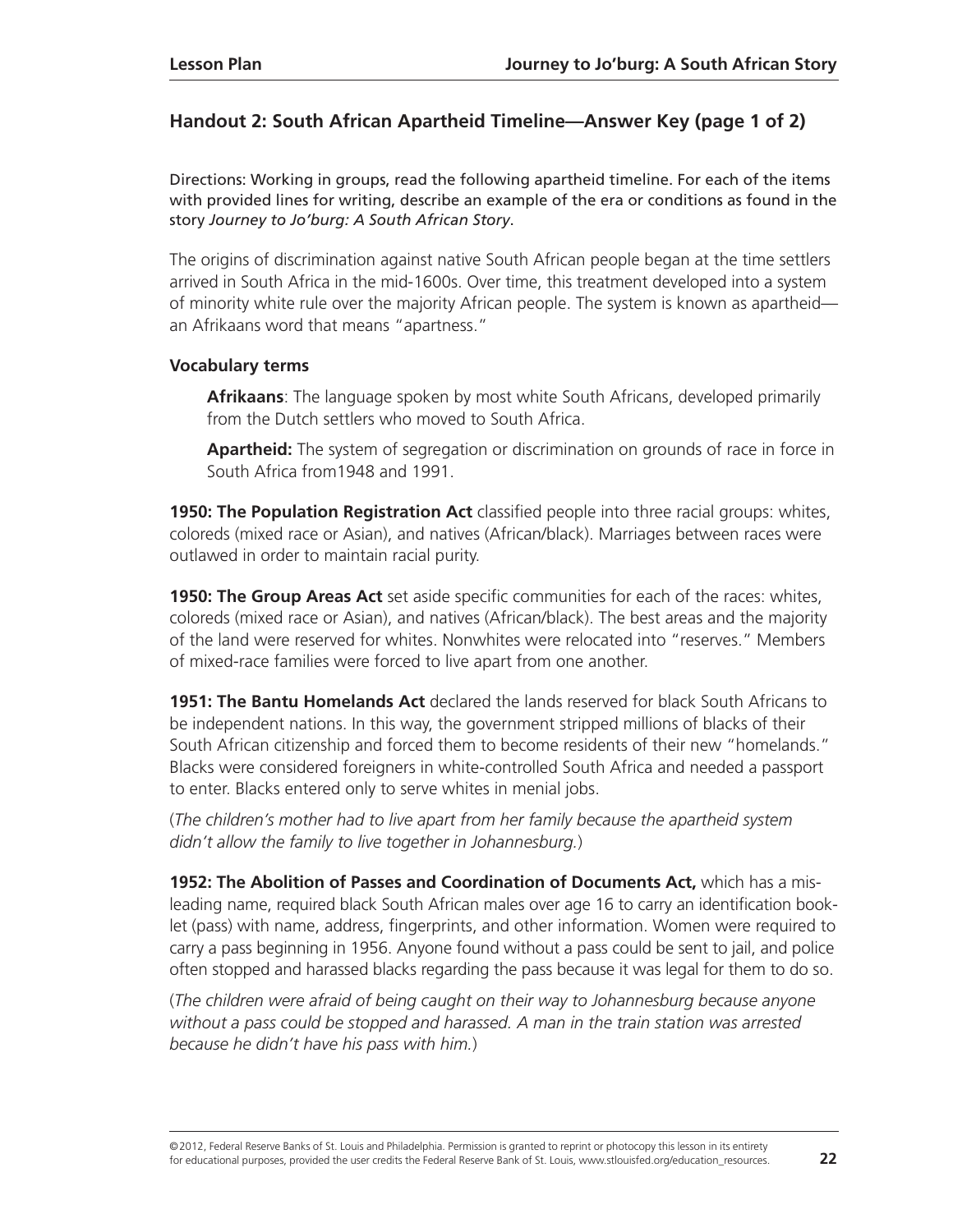#### **Handout 2: South African Apartheid Timeline—Answer Key (page 2 of 2)**

**1953: The Preservation of Separate Amenities Act** created "separate but not necessarily equal" beaches, parks, post offices, and other public places for Africans (blacks), coloreds (those of mixed race or Asian), and whites.

(*The children were forced to ride the "colored bus."*)

**1953: The Bantu Education Act** supervised the education of all blacks. Schools conditioned blacks to accept white domination, and blacks and other people of color were not allowed the same educational opportunities or resources as whites.

(*Grace explained that students "were taught a lot of rubbish." Naledi described how her school taught them to write letters about becoming servants.*)

**1964:** Nelson Mandela, initially jailed in 1962, was sentenced to life in prison. Mandela was the head of the African National Congress, a political organization formed in 1912 in response to oppression of blacks.

**1970s:** Resistance to apartheid began to increase. Churches and workers organized protests. Whites joined blacks in demonstrations.

**1976:** The Soweto Uprising: Thousands of mainly black South African students demonstrated and rioted in Soweto, South Africa, against the discrimination of blacks and school instruction in Afrikaans. The police reacted with gunfire—575 people were killed and thousands were injured and arrested.

(*Grace described the violence and frustration of this time. Her brother Dumi was arrested and jailed.*)

**1980s:** People and governments around the world launched a campaign to **boycott** (not do business with) South Africa. This had a crippling effect on the South African economy and weakened the government.

**Late 1980s:** Under pressure from around the world, South Africa repealed (reversed) some of the segregationist laws. For example, the laws separating whites and nonwhites in public places were relaxed or repealed.

**1990:** Nelson Mandela was released from prison.

**1991:** South African President F.W. de Klerk repealed the rest of the apartheid laws and called for the drafting of a new constitution.

**1993:** A multiracial, multiparty transitional government was approved.

**1994:** Elections were held. The United Nations sent 2,120 international observers to ensure the fairness of the elections. Nelson Mandela, the African resistance leader who had been jailed for 27 years, was elected president.

Timeline adapted from [http://cyberschoolbus.un.org/discrim/race\\_b\\_at\\_print.asp.](http://cyberschoolbus.un.org/discrim/race_b_at_print.asp)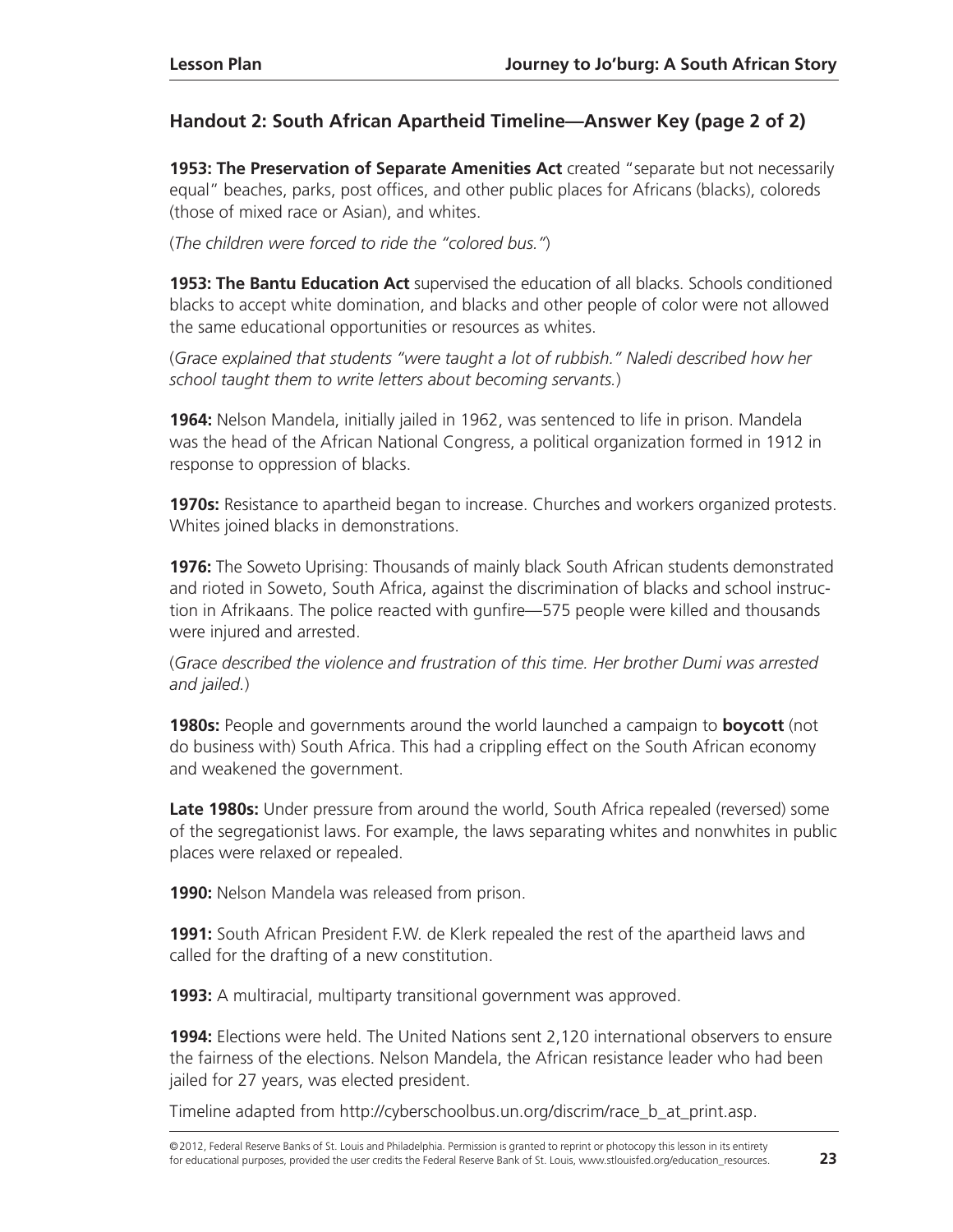## **Handout 3: Occupation Matching Game (page 1 of 4)**

Copy and cut along the lines. One pair of game cards is needed per pair of students. 16 pairs of game cards are provided; copy additional sets as needed.

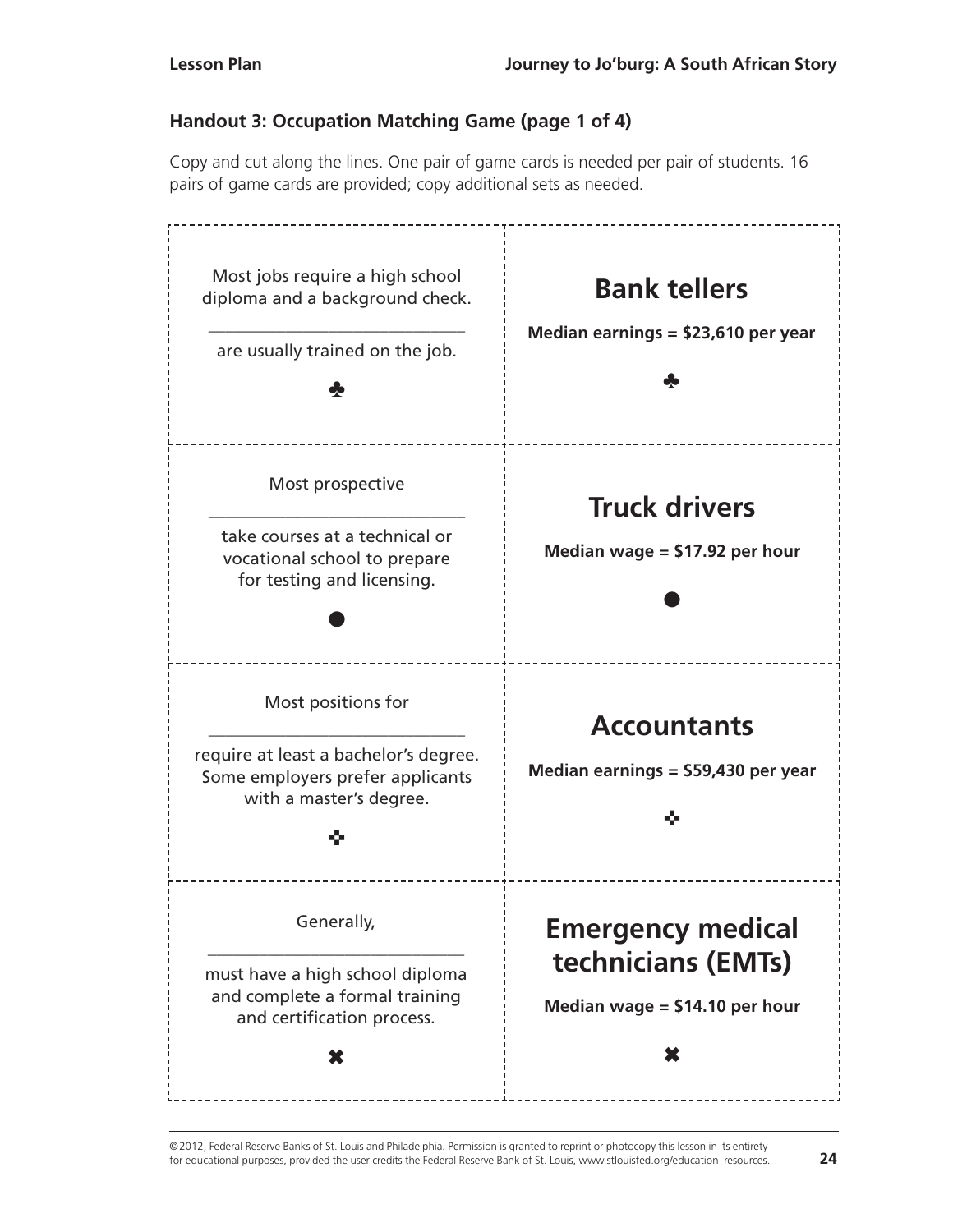#### **Handout 3: Occupation Matching Game (page 2 of 4)**

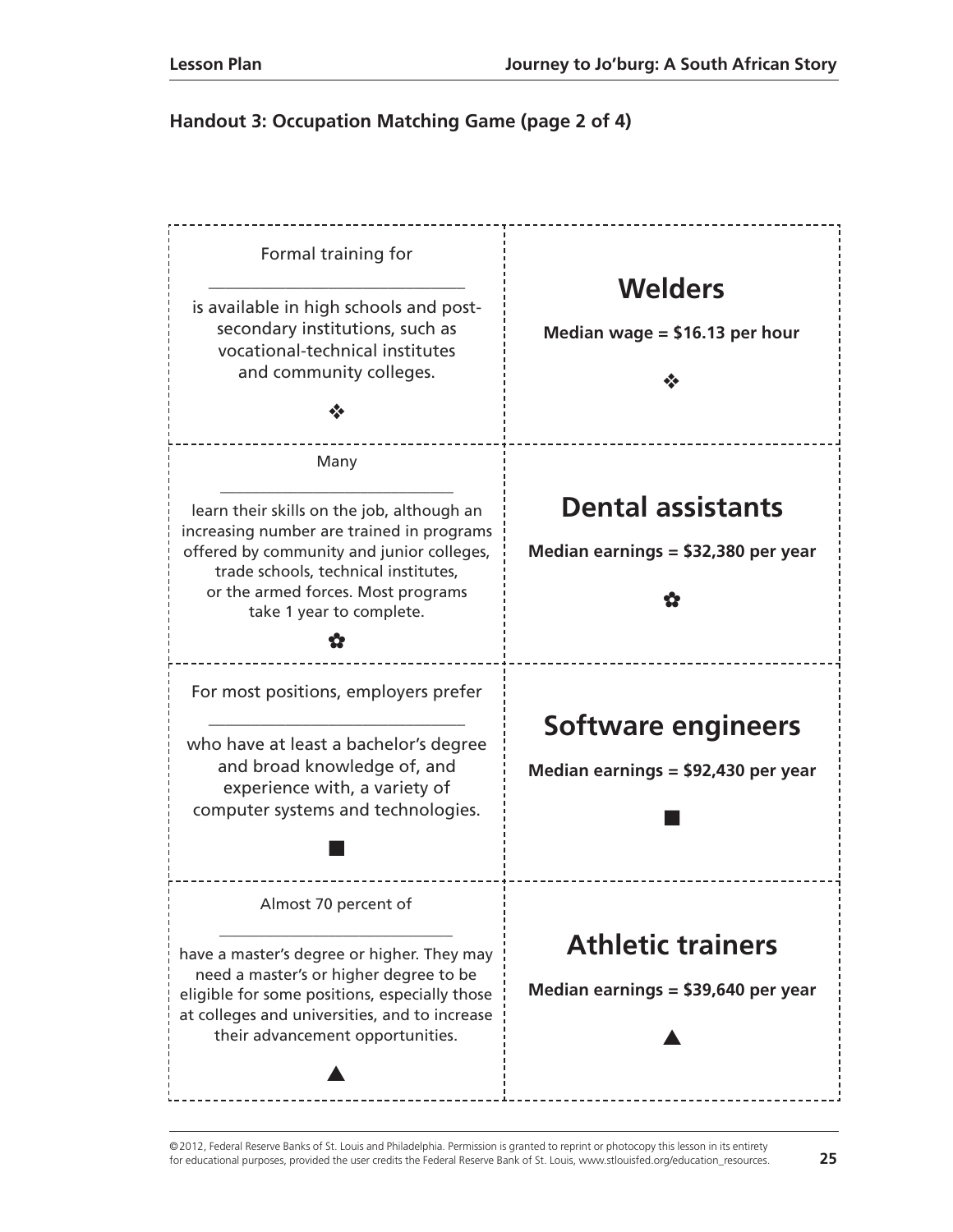#### **Handout 3: Occupation Matching Game (page 3 of 4)**

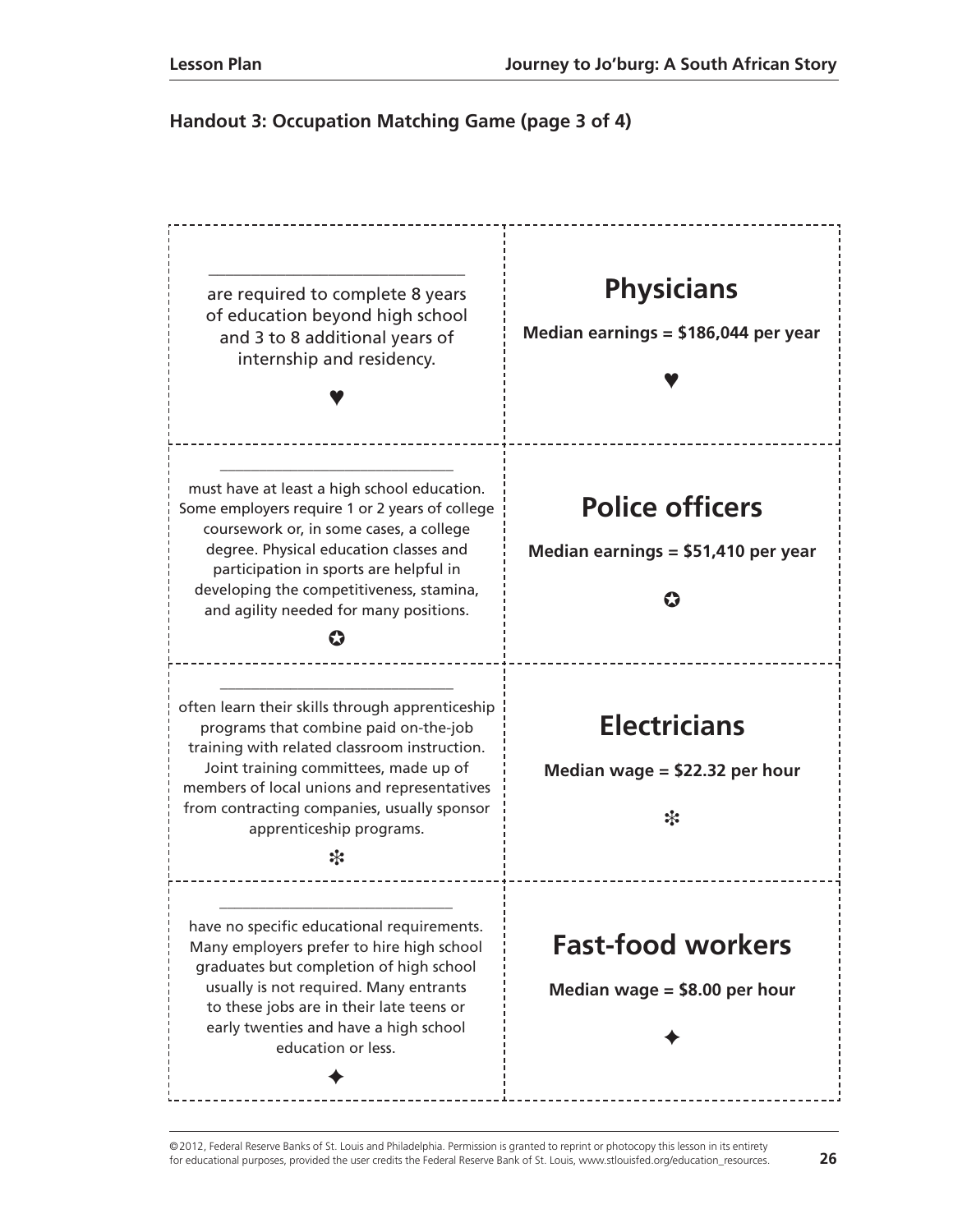#### **Handout 3: Occupation Matching Game (page 4 of 4)**

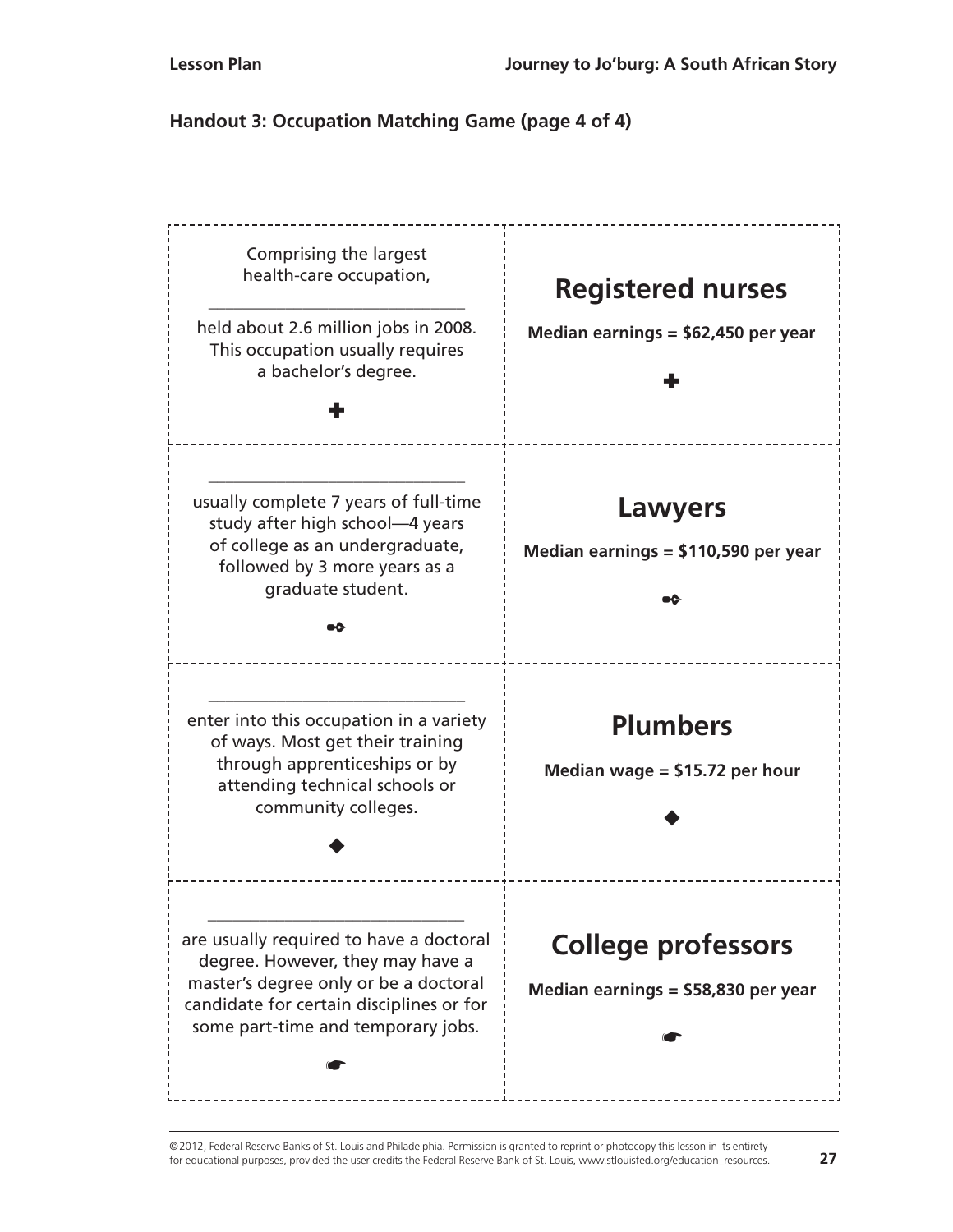#### **Handout 4: Human Capital and Math**

Directions: Use the population and labor force data provided to answer the following questions:

- 1. According to the Bureau of Labor Statistics, in 2008 in the United States, the population was 310,000,000 and there were 16,500 professional athletes. What percentage of the population were professional athletes?
- 2. There were 661,400 physicians and surgeons in the United States in 2008. What percentage of the population had these jobs?
- 3. In 2008 in the United States, there were approximately how many times more physicians than professional athletes?
- 4. In 2008 in the United States, there were 3,476,200 teachers. What percentage of the population had this job?
- 5. In 2008 in the United States, approximately how many times more teachers were there than physicians?
- 6. In 2008 in the United States, there were about 4,300,000 administrative assistants. What percentage of the population had this job?
- 7. In 2008 in the United States, how many times more administrative assistants were there than teachers?
- 8. Based on the evidence from questions 2, 4, and 5, what generally happened to the number of people in each of those jobs?
- 9. Generally, what happens to the number of people in a career as the level of human capital development increases? Why?
- 10. Your friend Scott is not very good at baseball (average at best), yet he insists that he will play Major League Baseball one day. On the back of this page, use the math you have just completed to write Scott a paragraph explaining why he should keep his other options open by investing in an education.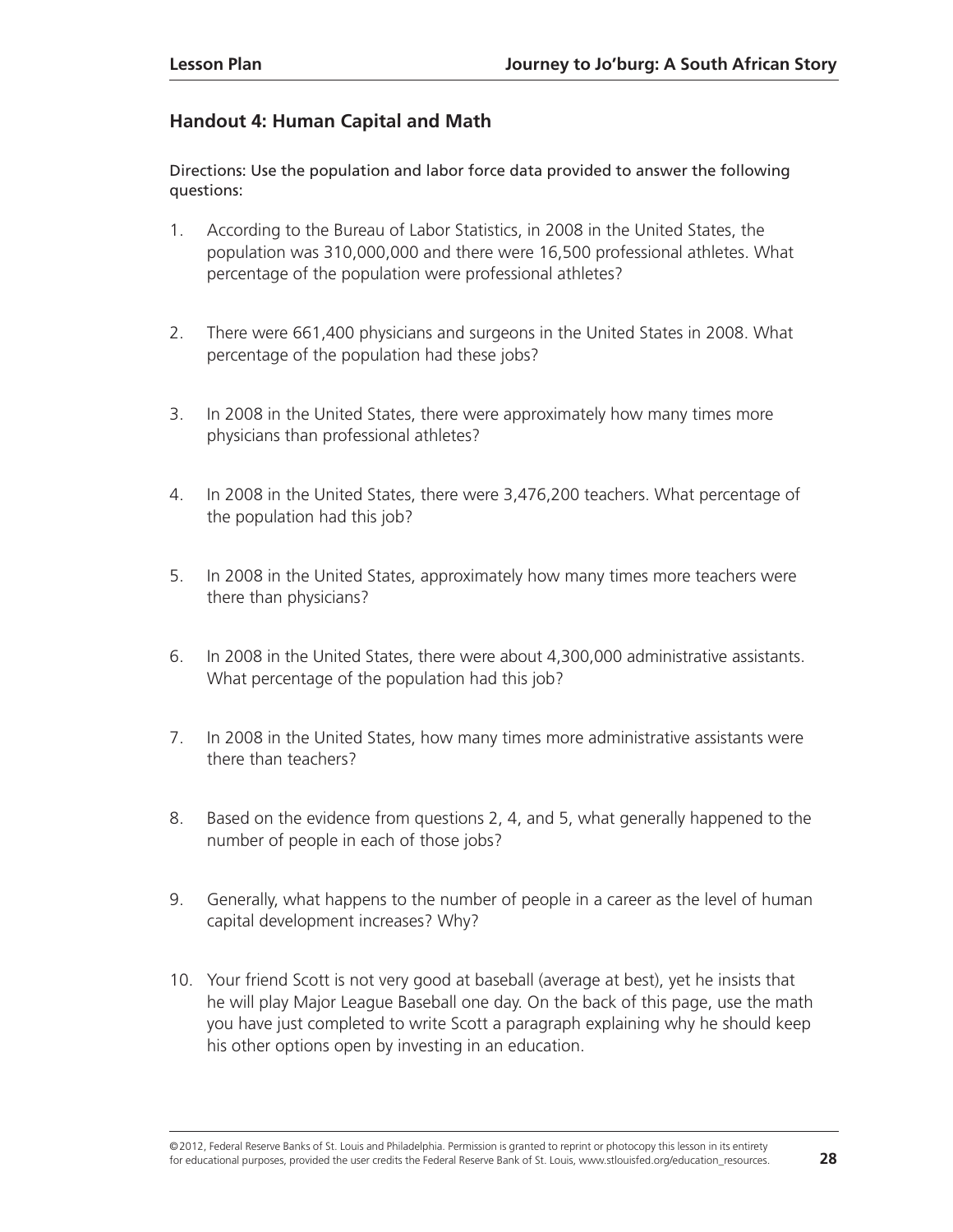#### **Handout 4: Human Capital and Math—Answer Key**

Note: Answers are rounded.

- 1. According to the Bureau of Labor Statistics, in 2008 in the United States, the population was 310,000,000, the labor force was 153,000,000, and there were 16,500 professional athletes. What percentage of the population were professional athletes? (*With a U.S. population of 310,000,000, only 0.005 percent [five-thousandths of 1 percent] of the population were professional athletes: 16,500/310,000,000 = 0.000053 × 100 = 0.0053 percent.*) Source: www.bls.gov/oco/ocos251.htm.
- 2. There were 661,400 physicians and surgeons in the United States in 2008. What percentage of the population had these jobs? (*With a U.S. population of 310,000,000, about 0.2 percent [two-tenths of 1 percent] were doctors: 661,400/310,000,000 = 0.0021 × 100 = 0.21 percent.*) Source: [www.bls.gov/oco/ocos074.htm#outlook.](http://www.bls.gov/oco/ocos074.htm#outlook)
- 3. In 2008 in the United States, there were approximately how many times more physicians than professional athletes?

(*[Note: Due to rounding and place value, you may have variations depending on how students calculate this.] There were about 40 times more physicians than athletes: 661,400/16,500 = 40.08 or 0.2/0.005 = 40.*)

- 4. In 2008 in the United States, there were 3,476,200 teachers. What percentage of the population had this job? (*With a U.S. population of 310,000,000 people, 1.12 percent were teachers: 3,476,200/310,000,000 = 0.0112 × 100 = 1.121 percent.*) Source: www.bls.gov/oco/ocos318.htm#outlook.
- 5. In 2008 in the United States, approximately how many times more teachers were there than physicians? (*[Note: Due to rounding and place value, you may have some variations depending on how students calculate this.] In 2008, with 3,476,200 teachers and 661,400 physicians, there were about 5.3 or 5.6 time more teachers than physicians: 3,476,200/661,400 = 5.3 or 1.12/0.2 = 5.6.*)
- 6. In 2008 in the United States, there were about 4,300,000 administrative assistants. What percentage of the population had this jobs? (*1.4 percent: 4,300,000/310,000,000 = 0.014 × 100 = 1.4.*)
- 7. In 2008 in the United States, how many times more administrative assistants were there than teachers? (*In 2008, with 4,300,000 administrative assistants and 3,476,000 teachers, there were 1.24 times more administrative assistants than teachers: 4,300,000/3,476,200 = 1.24 or 1.39/1.12 = 1.24.*)
- 8. Based on the evidence from questions 2, 4, and 5, what generally happened to the number of people in each of those jobs? (*The number of people in each job increased.*)
- 9. Generally, what happens to the number of people in a career as the level of human capital development increases? Why? (*The number decreases because fewer people are highly skilled and educated.*)
- 10. Your friend Scott is not very good at baseball (average at best), yet he insists that he will play Major League Baseball one day. On the back of this page, use the math you have just completed to write Scott a paragraph explaining why he should keep his other options open by investing in an education. (*The NCAA probability of going pro after high school is 0.44 percent. Since only 0.005 percent of the total population are professional athletes and Scott is not very good at baseball, he should invest in his education.*)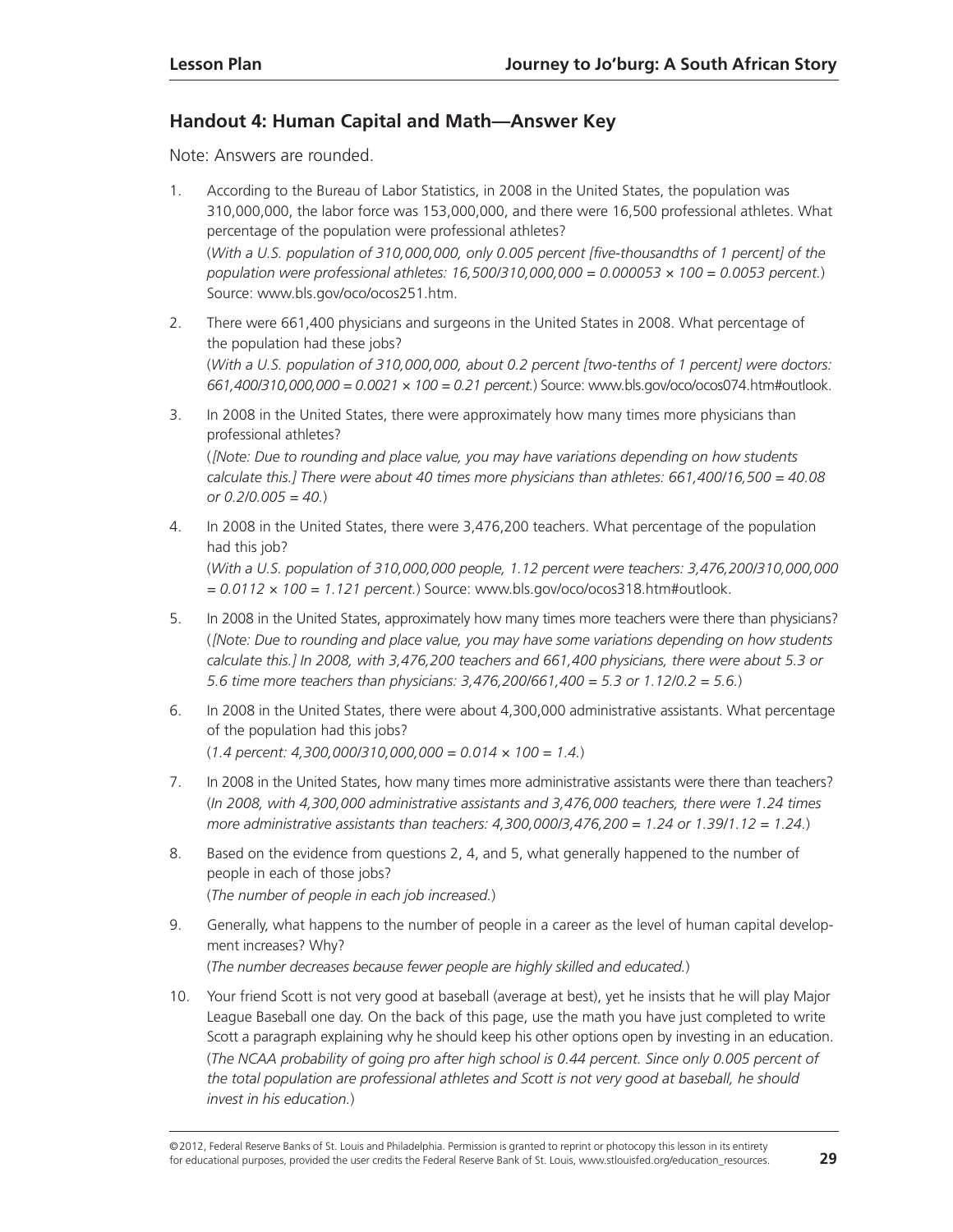#### **Handout 5: Assessment (page 1 of 3)**

|                            | 2000 | 2001    | 2002  | 2003        | 2004  | 2005     | 2006     |
|----------------------------|------|---------|-------|-------------|-------|----------|----------|
| <b>Turkey</b>              | 8.8% | $9.4\%$ | 10.3% | 10.5%       | 10.8% | $11.2\%$ | $15.2\%$ |
| <b>United States</b> 34.4% |      | 32.7%   | 32.4% | 31.9% 33.2% |       | 34.2%    | 35.5%    |

#### **College Graduates in the United States and Turkey**

SOURCE: [www.oecd-ilibrary.org/education/tertiary-education-graduation-rates\\_20755120](http://www.oecd-ilibrary.org/education/tertiary-education-graduation-rates_20755120-table1) [table1.](http://www.oecd-ilibrary.org/education/tertiary-education-graduation-rates_20755120-table1)

Directions: Using the data in the table on the percentage of people who have graduated from college, answer the following questions:

- 1. Over the 7-year period in the table, how has the level of education changed for each country?
- 2. Based on the data, in which country do people attain a higher level of education?
- 3. Explain how a higher level of education affects the citizens in a country.
- 4. From 2000 to 2006, which country had the greatest gain in the percentage of college graduates?
- 5. What are two possible reasons that one country would have greater gains in its percentage of college graduates than another?
- 6. Based on the data reviewed, predict whether the following statements better apply to Turkey or the United States. Write your answers on the lines provided.

A. Expected years of schooling for the average person: 12 years.

B. Expected years of schooling for the average person: 16 years. \_\_\_\_\_\_\_\_\_\_\_\_\_\_\_

- C. Annual income per person: \$12,300 (2010 estimate). \_\_\_\_\_\_\_\_\_\_\_\_\_\_\_\_\_\_\_\_\_\_\_\_
- D. Annual income per person: \$47,200 (2010 estimate).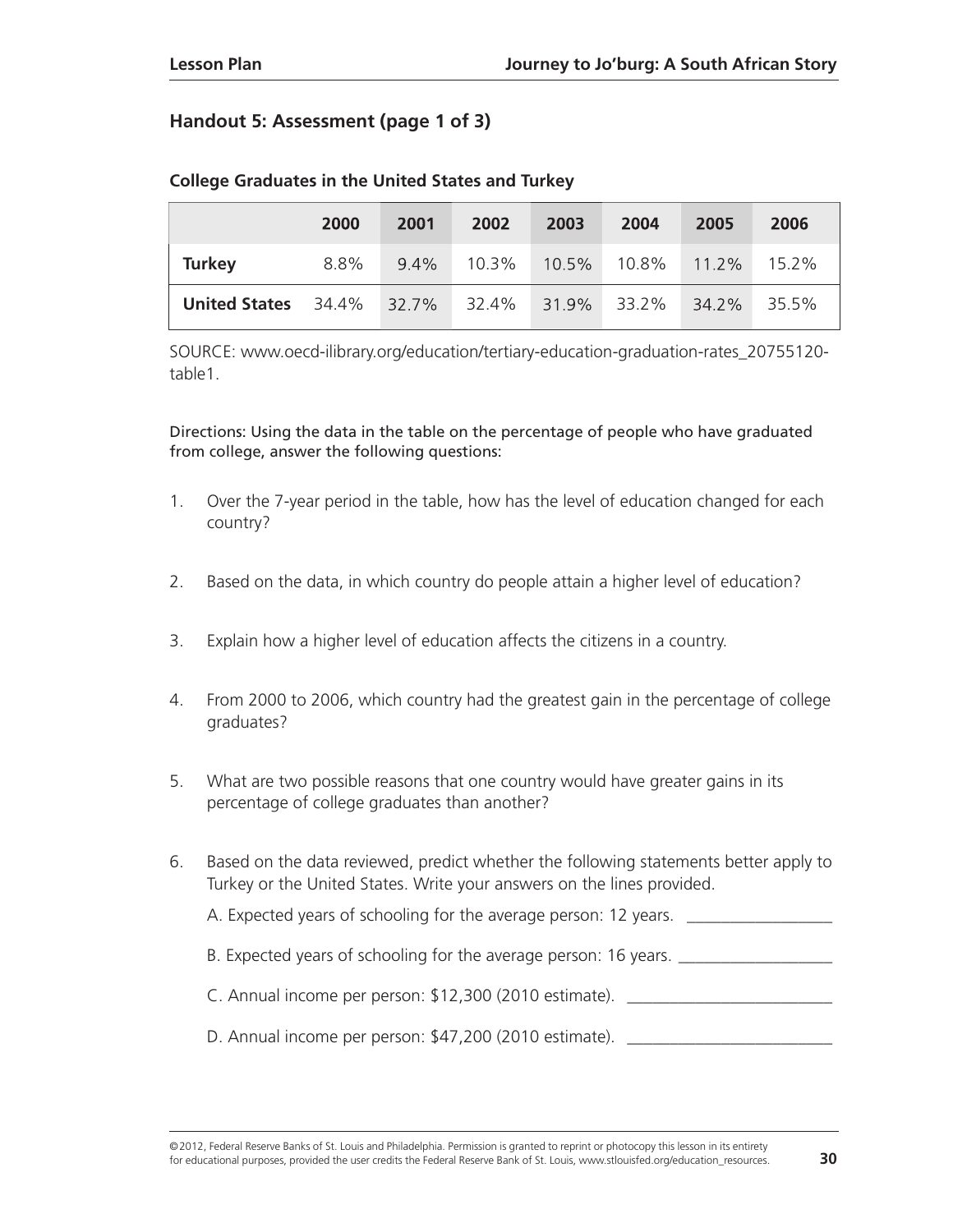#### **Handout 5: Assessment (page 2 of 3)**

Use the chart to answer the following questions about U.S. educational attainment.



- 7. From 1940 to 2000, how has the percentage of people who completed high school changed?
- 8. Over the same period, how has the percentage of people who completed college changed?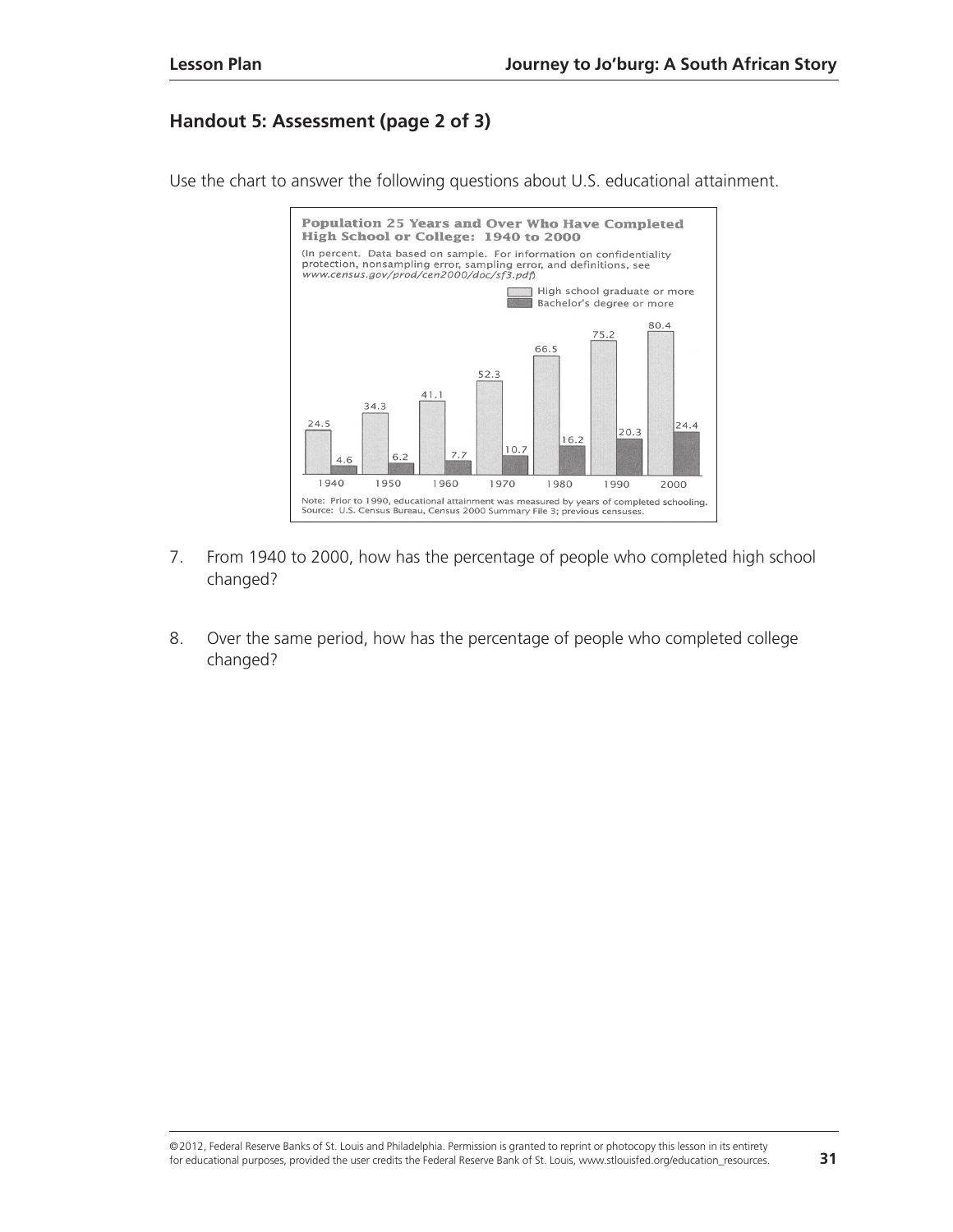#### **Handout 5: Assessment (page 3 of 3)**

9. Using what you have learned about the relationship between education and income, for each year noted, provide reasonable estimates of mean annual income for college graduates with a bachelor's degree. Plot the data and connect the points to create a line. The income for 1975 is already provided. The mean annual income for people without a high school diploma is plotted along the bottom of the graph. In 1975, a person without a high school diploma could expect to earn about \$6,198 in 1975, about \$8,845 in 1980, and so on.



#### **Mean Annual Income**

Source: Mean Earnings of Workers 18 Years and Over, by Educational Attainment, Race, Hispanic Origin, and Sex: 1975 to 2009; http://www.census.gov/hhes/socdemo/education/data/cps/historical/index.html.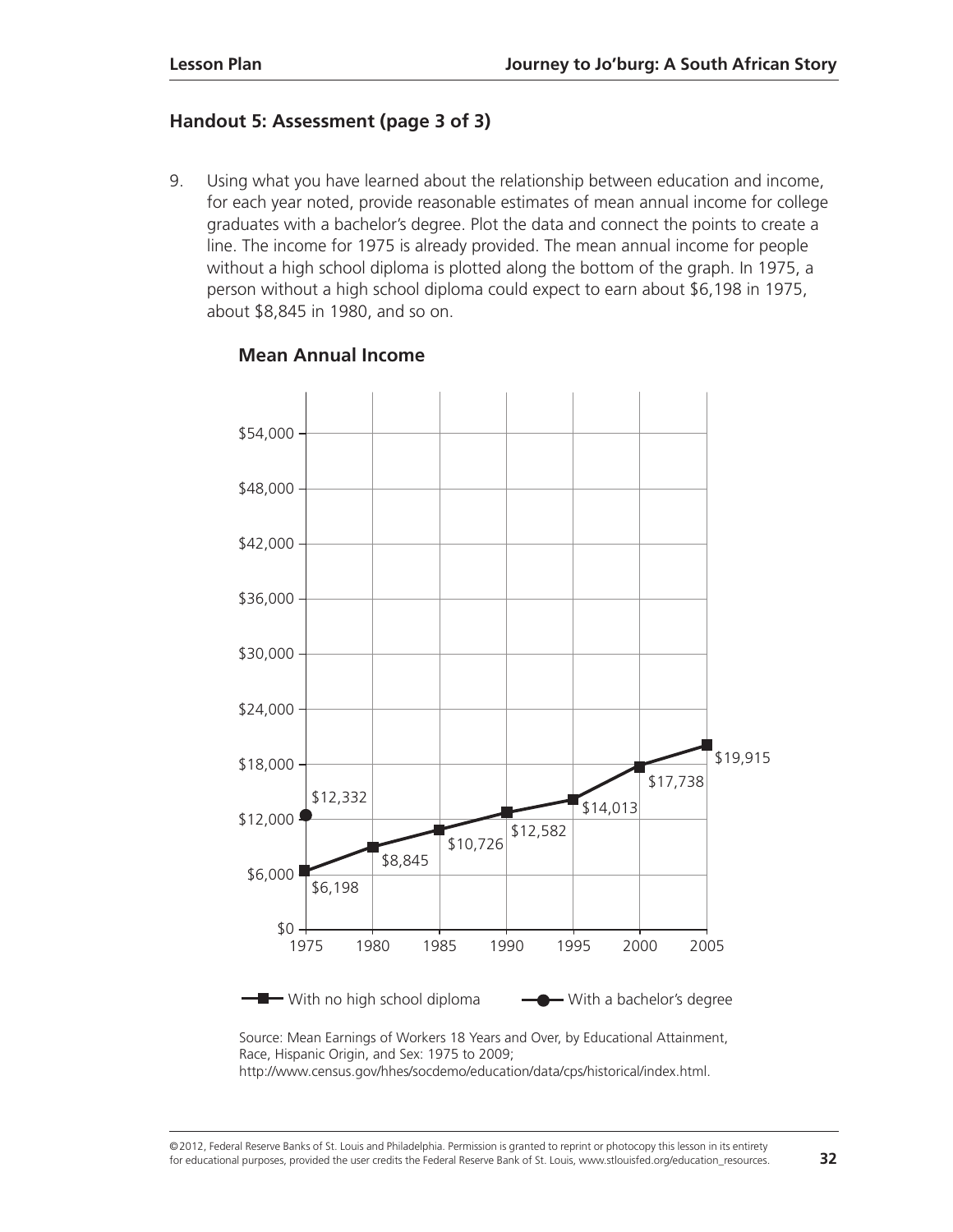#### **Handout 5: Assessment—Answer Key (page 1 of 3)**

|                                  | 2000 | 2001    | 2002  | 2003     | 2004  | 2005  | 2006  |
|----------------------------------|------|---------|-------|----------|-------|-------|-------|
| <b>Turkey</b>                    | 8.8% | $9.4\%$ | 10.3% | $10.5\%$ |       |       | 15.2% |
| <b>United States</b> 34.4% 32.7% |      |         | 32.4% | 31.9%    | 33.2% | 34.2% | 35.5% |

#### **College Graduates in the United States and Turkey**

SOURCE: [www.oecd-ilibrary.org/education/tertiary-education-graduation-rates\\_20755120](http://www.oecd-ilibrary.org/education/tertiary-education-graduation-rates_20755120-table1) [table1.](http://www.oecd-ilibrary.org/education/tertiary-education-graduation-rates_20755120-table1)

Directions: Using the data in the table on the percentage of people who have graduated from college, answer the following questions:

1. Over the 7-year period in the table, how has the level of education changed for each country?

(*Both countries have seen increases in the percentage of college graduates.*)

- 2. Based on the data, in which country do people attain a higher level of education? (*United States*)
- 3. Explain how a higher level of education affects the citizens in a country. (*Answers will vary, but some may include that higher education generally leads to higher incomes for citizens, a reduction of crime, and a growing economy.*)
- 4. From 2000 to 2006, which country had the greatest gain in the percentage of college graduates?

(*Turkey*)

- 5. What are two possible reasons that one country would have greater gains in its percentage of college graduates than another? (*Answers will vary, but may include better access for students to schools and education funding, government agencies that promote education, greater value from attaining a higher education, and one country could have fewer college graduates to begin with, so more room to grow.*)
- 6. Based on the data reviewed, predict whether the following statements better apply to Turkey or the United States. Write your answers on the lines provided.
	- A. Expected years of schooling for the average person: 12 years. (*Turkey*)
	- B. Expected years of schooling for the average person: 16 years. (*United States*)
	- C. Annual income per person: \$12,300 (2010 estimate). (*Turkey*)
	- D. Annual income per person: \$47,200 (2010 estimate). (*United States*)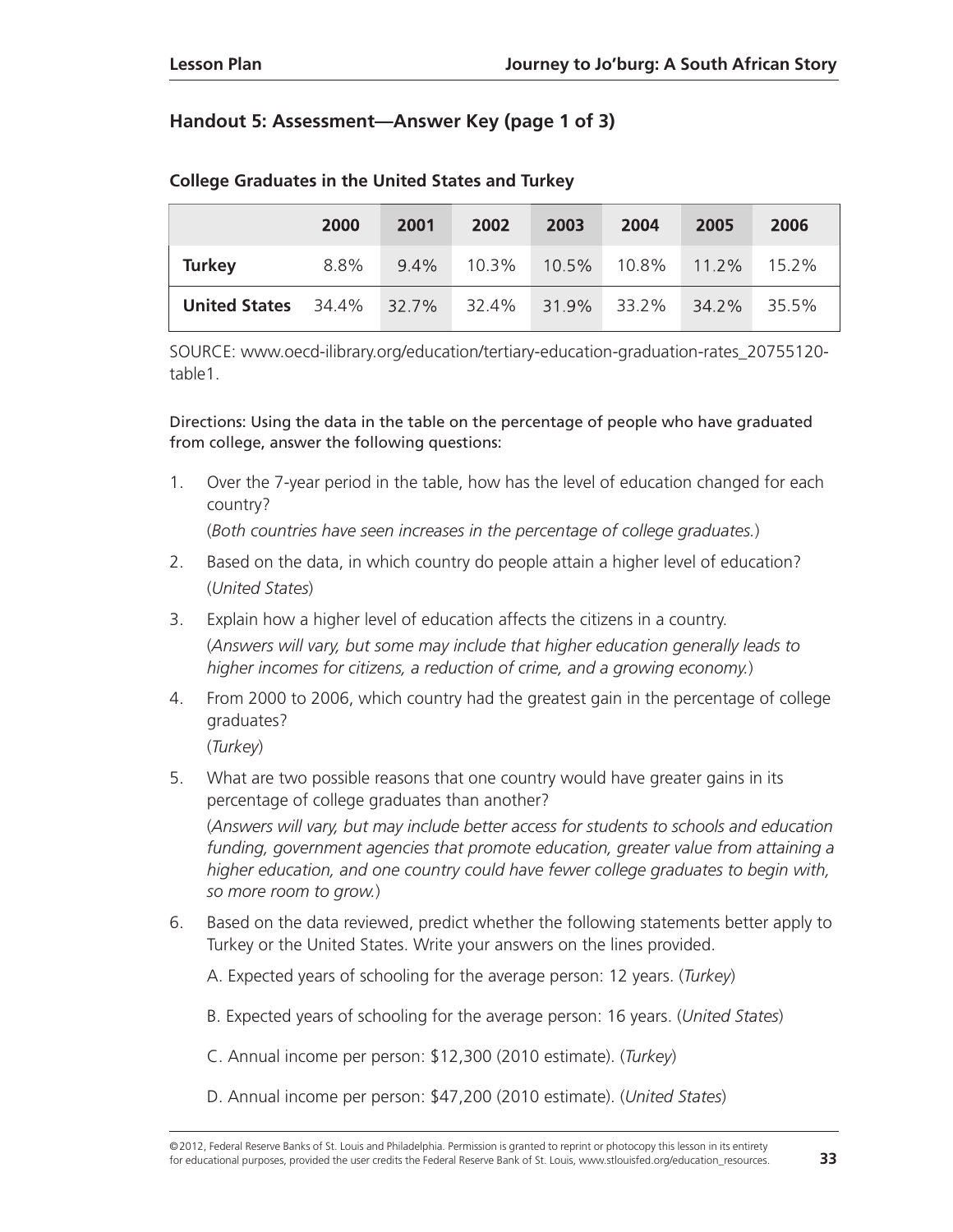#### **Handout 5: Assessment—Answer Key (page 2 of 3)**

Use the chart to answer the following questions about U.S. educational attainment.



7. From 1940 to 2000, how has the percentage of people who completed high school changed?

(*High school completion increased.*)

8. Over the same period, how has the percentage of people who completed college changed?

(*College graduation increased.*)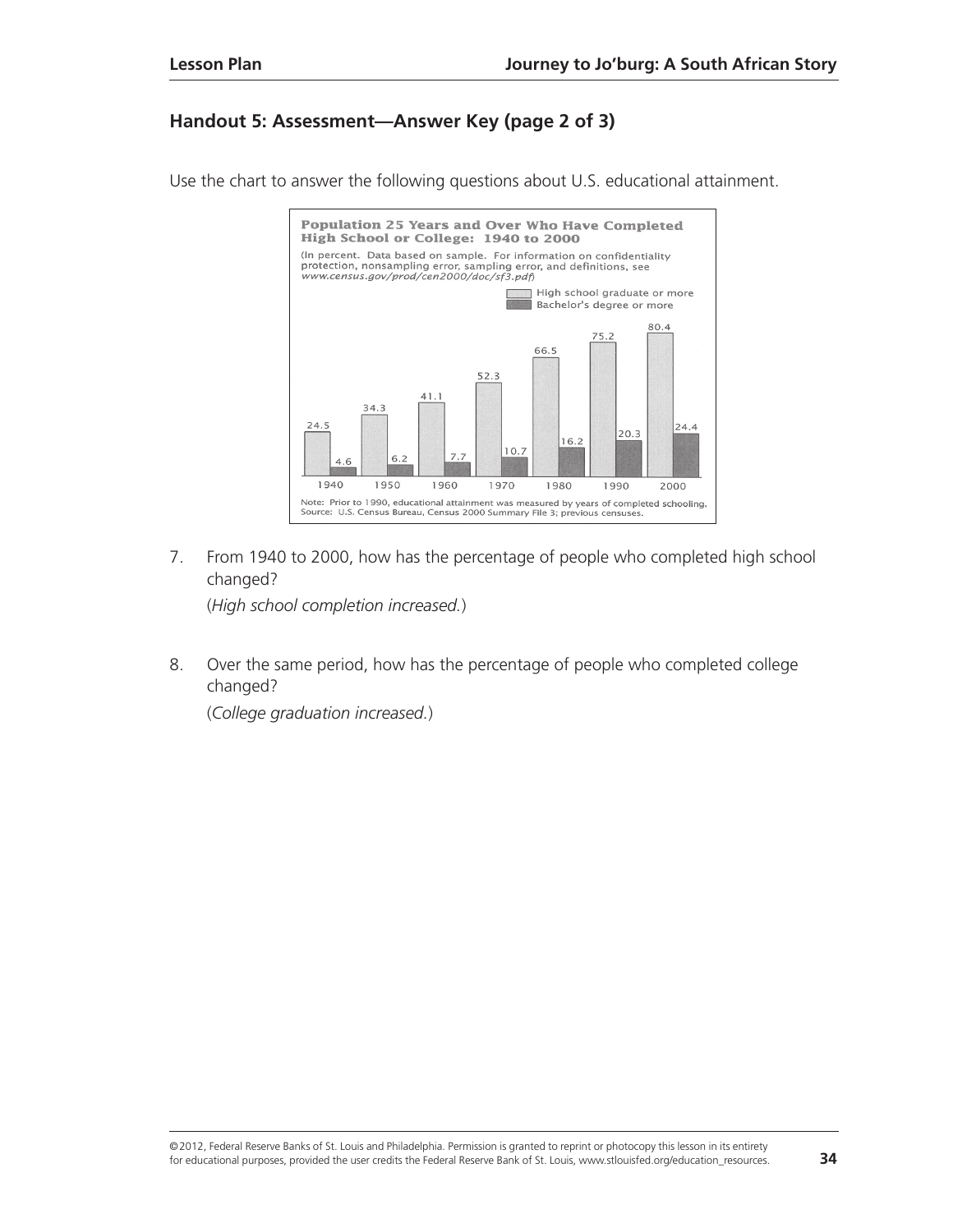#### **Handout 5: Assessment—Answer Key (page 3 of 3)**

9. Using what you have learned about the relationship between education and income, for each year noted, provide reasonable estimates of mean annual income for college graduates with a bachelor's degree. Plot the data and connect the points to create a line. The income for 1975 is already provided. The mean annual income for people without a high school diploma is plotted along the bottom of the graph. In 1975, a person without a high school diploma could expect to earn about \$6,198 in 1975, about \$8,845 in 1980, and so on.



#### **Mean Annual Income**

Source: Mean Earnings of Workers 18 Years and Over, by Educational Attainment, Race, Hispanic Origin, and Sex: 1975 to 2009; http://www.census.gov/hhes/socdemo/education/data/cps/historical/index.html.